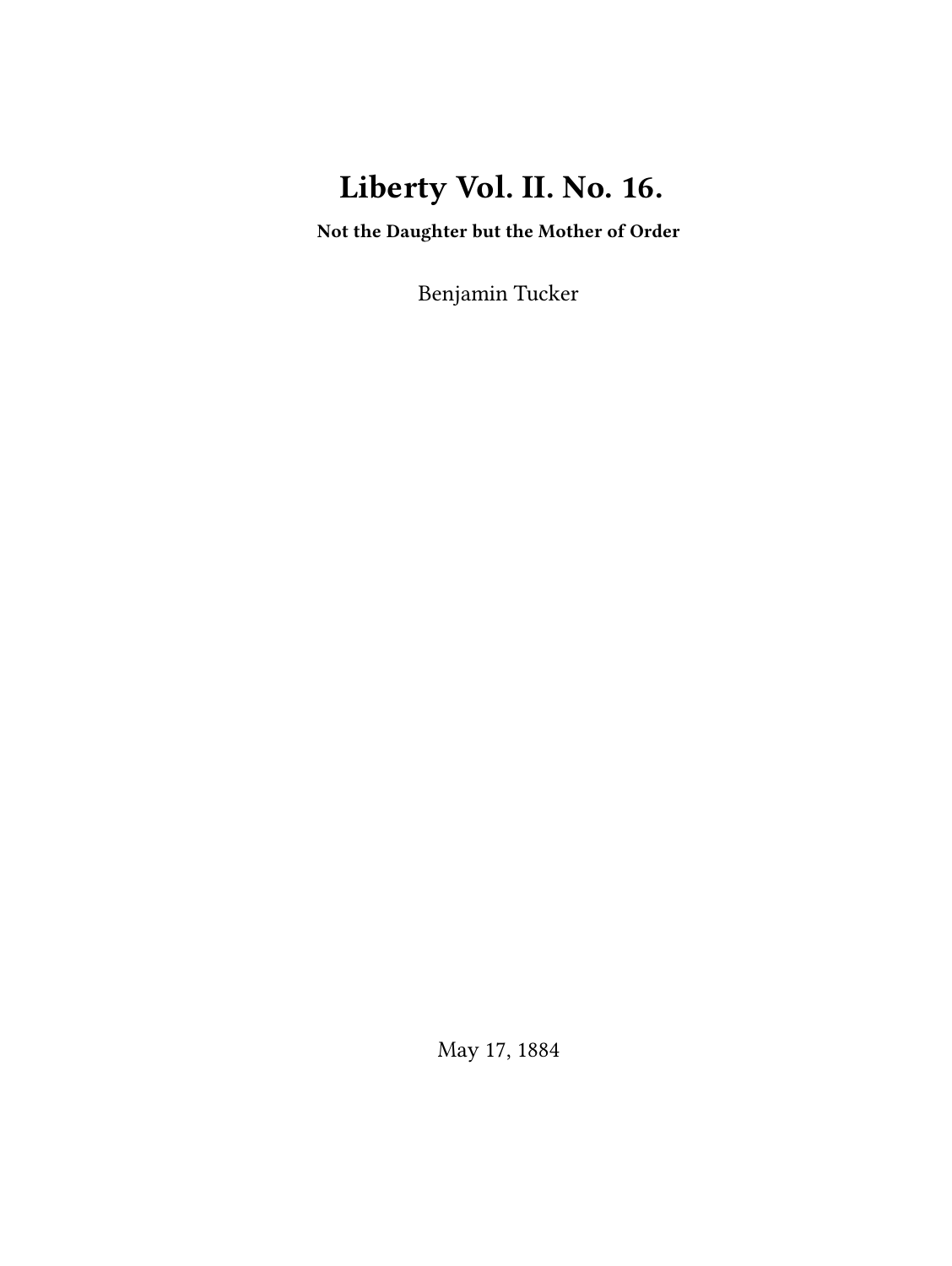# **Contents**

|                                                                                 | 3  |
|---------------------------------------------------------------------------------|----|
| What's To Be Done?                                                              |    |
|                                                                                 | 5  |
|                                                                                 | 5  |
|                                                                                 | 6  |
|                                                                                 | 6  |
|                                                                                 | 8  |
|                                                                                 | 12 |
| Chapter First. The Life of Vera Pavlovna with her Parents.                      | 13 |
|                                                                                 | 16 |
|                                                                                 | 17 |
|                                                                                 | 19 |
|                                                                                 | 20 |
|                                                                                 | 21 |
|                                                                                 | 22 |
| A Second Letter to Thomas F. Bayard,                                            |    |
| Challenging His Right, and That of All Other So-called Senators and Representa- |    |
| tives in Congress, to Exercise Any Legislative Power Whatever over the People   |    |
|                                                                                 | 23 |
|                                                                                 | 28 |
|                                                                                 | 29 |
|                                                                                 | 29 |
|                                                                                 | 30 |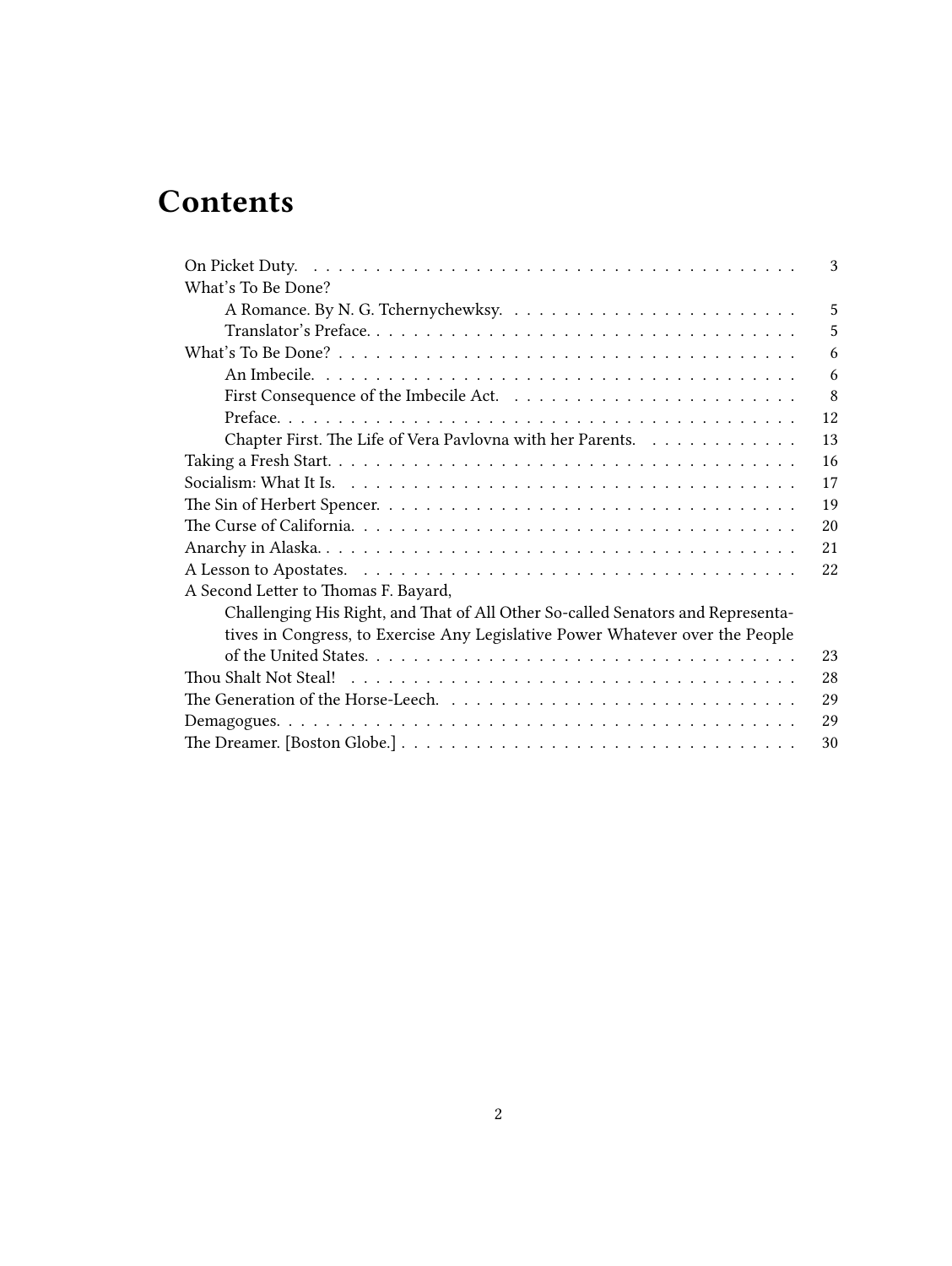"For always in thine eyes, O Liberty! Shines that high light whereby the world is saved; And though thou slay us, we will trust in thee." John Hay.

## <span id="page-2-0"></span>**On Picket Duty.**

Dead, are we?

The New York "Herald" says so.

Rather a lively corpse you'll find us, I imagine.

Liberty simply "let go to get a better hold." She's got it.

Charles O'Conor, who died in Nantucket the other day, was almost an Anarchist. If he could have had his way, there would have been very little government in this world. Extracts from his writings in proof of this assertion will appear hereafter in Liberty.

On April 12 a new journal, entitled "Proudhon," was started in Paris. M. Lesverdays is the editor. I have not seen a copy yet, and do not know its character or how often it is published, but I hope to report favorably upon it in a later issue. May it prove as good as its name!

Joseph Henry is progressing steadily but slowly in the publication of his "Essays on Death and Funerals," issuing them in parts. They have attracted a great deal of attention from the Liberal press, and have received, as they deserve, high praise from eminent men. He needs assistance in their publication and should have it. He can be addressed at Salina, Kansas.

Mendum, Boston, has issued in pamphlet form an address recently delivered in this city by James W. Stillman on "The Mormon Question." It is a clear exposition of the rights of citizens of Utah under the constitution and over it, and a timely protest against the shameful crusade now organizing against a people who can boast a civilization in not a few respects immeasurably superior to our own.

John Swinton tells me that his "Paper" is doing famously in the West. Good! I'm glad of it. Our beliefs regarding many things are diametrically opposite, but his manly sympathy with the oppressed and denunciation of the oppressor command my hearty admiration. "You see we've stolen your name," said he to me the other day in New York, referring to the new Liberty League. Why didn't he take the idea with it? Then I would not complain. But I find myself distinctly disagreeing to almost every plank in his platform because it is in fiat violation of Liberty. Liberty is a name on every tongue. Strange that so few know what it means! Nevertheless "John Swinton's Paper" is telling lats of truth, just as I said it would.

Dr. M. E. Lazarus, of Guntersville, Alabama, who used to be among the foremost and the ablest in reformatory work, but has been very quiet of late years, has begun writing again, and his pen is doing fine service in more then one liberal journal. Liberty hopes to be favored ere long. Meanwhile he sends the following message of encouragement, after receiving and reading a package of sample copies: "Your pen is the echo of my inmost thoughts, which for thirty years have been my despair for want of a fitting medium through which to popularize them and achieve their social fruition. You relieve me of the painful conviction that mine is the only sane mind in a world of fools. I hail the star which radiates from Boston, a city whose keen air is helpful to the spontaneous creation of the humanitarian ideal. You find there, I hope, true *confrères*."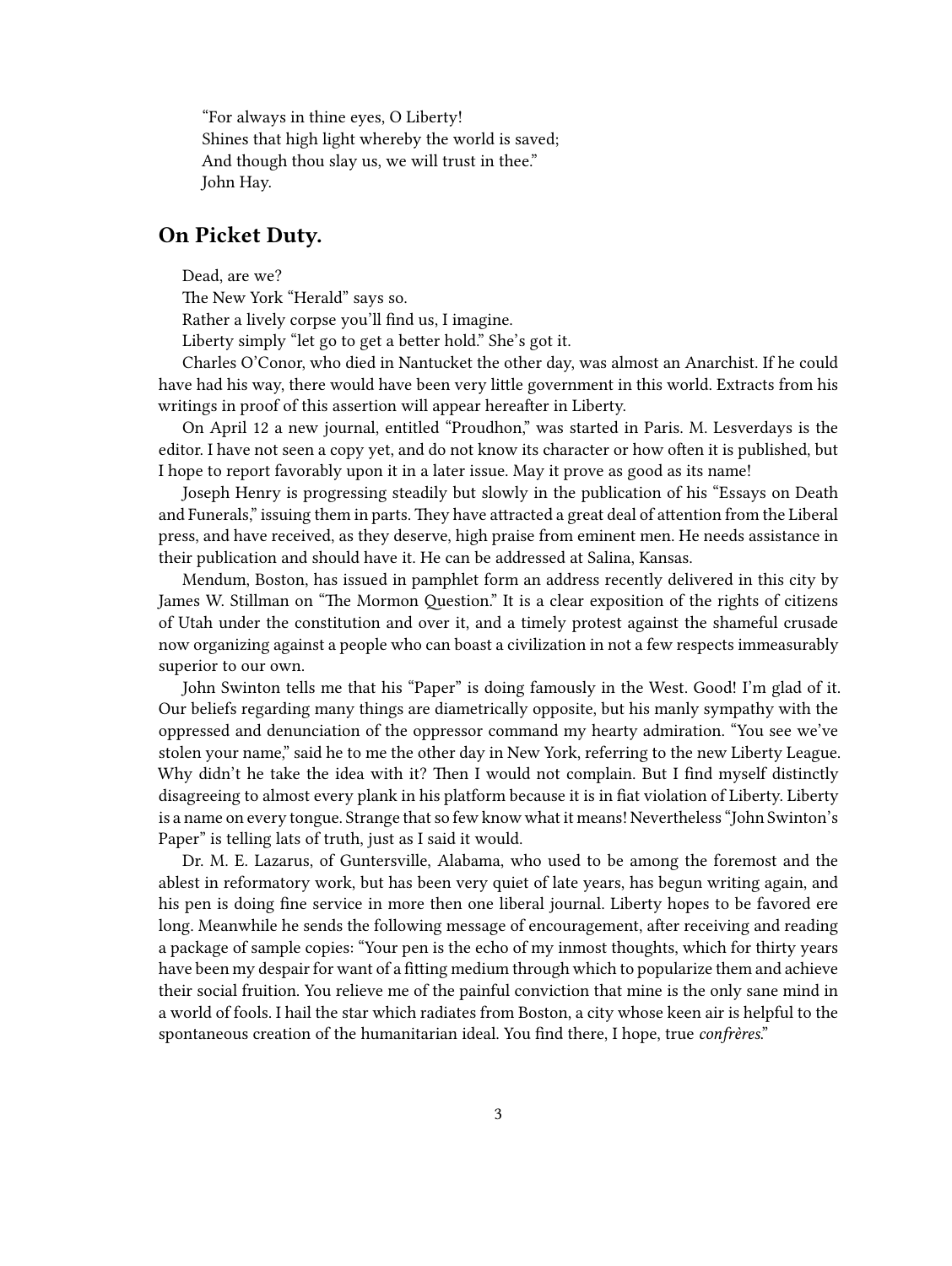Johann Most is saying some curious things in his "Freiheit" about Proudhon and the Anarchists. It seems that Proudhon called himself an Anarchist, but really was not one; that he only has about two hundred followers left in the whole world; and that the great Revolutionary army has marched on ahead of him. Well! well! well! This doesn't agree very well with what Most (so I hear) says in private,— namely, that Tucker is right, but has gone too far ahead. Most one day complained to me of my obstinate and bitter antagonism to Communism, claiming that Communism is perfectly consistent with Anarchism. "But suppose," said I, "that, instead of working in your Communistic organization, I prefer to work for John Smith for wages." "Oh!" in that case," he answered, "we should have to use force to prevent you." That's the kind of an Anarchist Most is. It's the kind that Proudhon wasn't.

Liberty had something to say in its last issue about that humbug, Richard T. Ely, and his book on French and German Socialism. It mercilessly exposed the pretence of fairness and impartiality, and showed him to be a liar and a slanderer. That the hypocritical villain was successfully unmasked is shown by a recent series of three articles written by him for the "Christian Union" on "Recent Phases of Socialism in the United States." His honeyed words have given place to extravagant and outrageous denunciation, and he foams at the mouth like a raging maniac. One feature of his ravings is exceedingly rich. It will be remembered that the San Francisco "Truth," captivated by the "taffy" in Ely's book, puffed it tremendously, and began to sell it as a part of its propagandism, for which stupidity Liberty took occasion to rebuke it. Ely in his "Christian Union" articles, referring to the editors of "Truth," "Freiheit," and the Chicago "Vorbote," says that "their god is their belly." I wish "Truth" joy of its chosen champion.

Liberty is ever ready to welcome the appearance of an honest, indignant enemy to sham, even though the warrior aim his shots a little short of the citadel of authority, and devote himself to breaking through the outer works. The "San Franciscan," a new weekly journal of the Pacific Coast, is doing good work on the skirmish line of the Revolution by showing the people of California the utter futility of their efforts to check corporate rapacity by the use of the ballot. Liberty's new ally says: "The railroad tax, like the tariff tax, taps the property-owning class lightly as it passes on its way to the hapless wage-earner, whom it throttles and robs. All wealth comes from productive labor, and, necessarily, all taxes fall upon it. The productive labor is done by men not one in a hundred of whom is a property-owner. Therefore it is the propertyless class who have most cause to complain of railroad extortion, as well as of every governmental abuse end extravagance that increases the cost of living. The active interest in the railroad question which the non-property-owning class is showing, proves that foe cart-horses of society are awaking to the fact that they ought, in justice, to have something to say about the size of foe loads which they are expected to drag."

The New York "Herald" appeared last Sunday with a broadside detailing a huge Anarchistic conspiracy in this country for purposes of assassination. If the rest of it is as inaccurate as the following extract, not much attention need be paid to it: "Proudhon's theory that 'property is robbery' has found half a dozen admirers in the New England States. Three years ago, Dr. E. Nathan Ganz tried to popularize Proudhonism and Bakounism in his monthly, the *Anarchist*, published in Boston, in a black cover with a red title. His arrest, on a charge of swindling, killed the paper after the first number. His former friend, Benjamin R. Tucker, propagated pure Proudhonism by the fortnightly, *Liberty*, which lately ceased to appear for want of subscribers." This effort to blacken Liberty with the stain of Ganz's exploits has gone on about long enough. Ganz was by no means a thorough-going Proudhonian Anarchist. He was in full sympathy with Most, "Le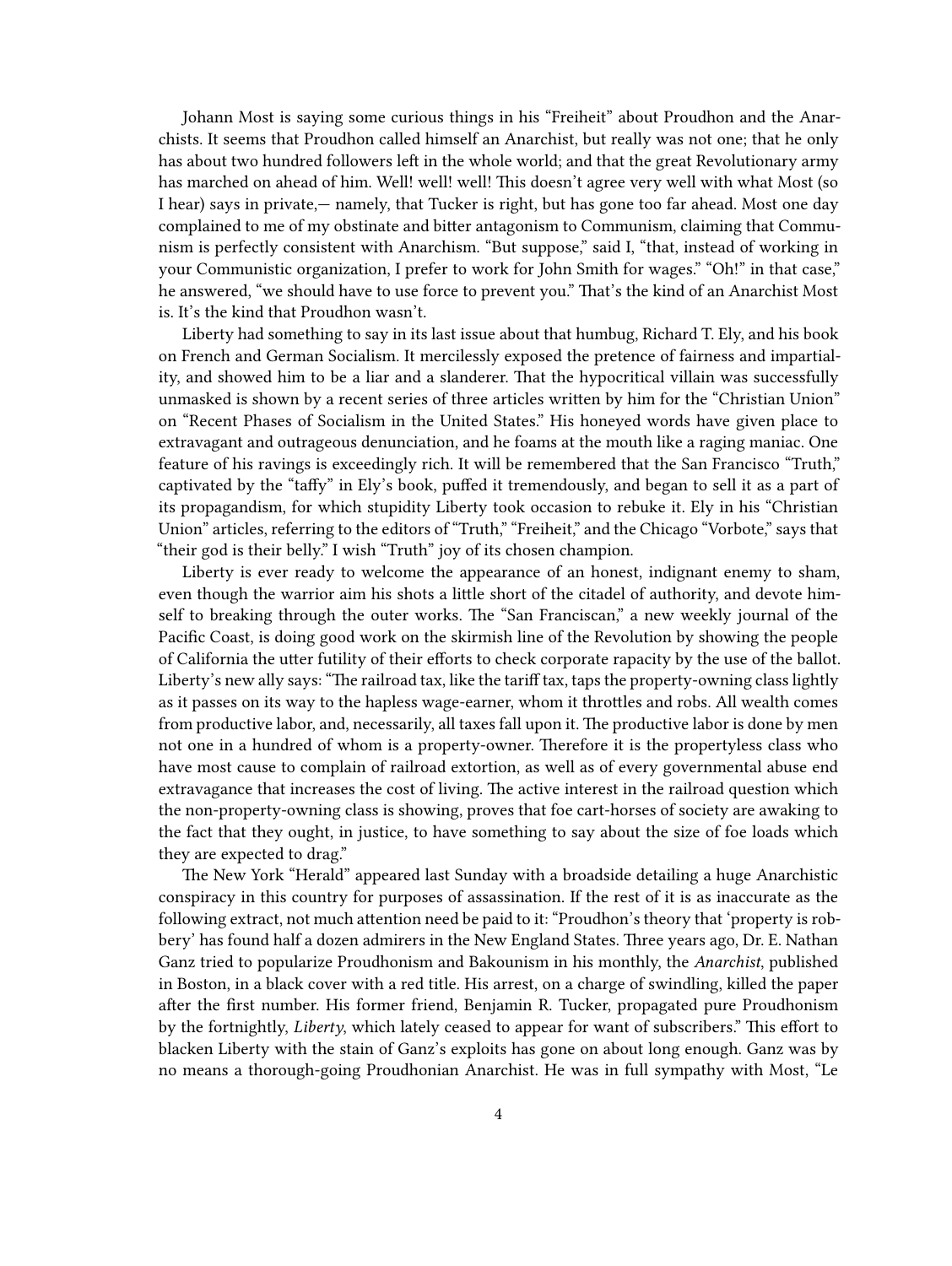Revolté," and the whole school of anarchistic communists. If the odium of his sins is to fall on any section of the Revolutionary party, it must be that section to which he belonged. I refuse to bear it any longer in silence. As for the statement about Liberty, of course it is false. Liberty never died at all, and its subscription list has steadily grown from the day it stared.

Mr. Ivan Panin comes tardily to the front with an answer to a criticism long ago passed upon him by Liberty. In a letter received not long since he says: "In 1881 you raked me over the coals in your Liberty for expressing foe *opinion* (though to me it was *knowledge*) that the Executive Committee of the Russian Revolutionary Party were not Anarchists. You cited Bakounine and Lavroff as proofs of my misstatement. Neither of these two were ever members of the Executive Committee. Lavroff, moreover, in a statement *under his own signature* which lies before me, says that not only is he himself no Anarchist, but no Anarchistic fraction ever even claimed him as such. I do not see Liberty now. As it was there you attacked me, I will ask you to send me a copy, should you think it fair to print this correction." Let us see about this. It was not in 1881 that I raked Mr. Panin over the coals, but on May 13,1882. I said nothing about his "opinion." I said nothing about the Executive Committee. I did not charge him with saying anything about the Executive Committee. I charged him with making the false assertion in private that Anarchists in general and Bakounine in particular were persons of no influence and no importance, unrecognized by intelligent revolutionists and frowned upon by Nihilists. To controvert him on this I cited the names of Kropotkine, Lavroff, and others. Possibly I have been misled concerning Lavroff, and Mr. Panin has the benefit of his evidence on that point. Does that alone suffice to vindicate Mr. Panin and put me to shame? How about Kropotkine and Bakounine? Has Mr. Panin any "knowledge" about *them* which conflicts with my statement of their position? If so, Liberty's columns are open to him. If not, was I not justified in attacking him? I shall send him this issue of Liberty with pleasure, and, if he will keep me informed as to his address, every issue thereafter until his subscription has expired.

## <span id="page-4-0"></span>**What's To Be Done? A Romance. By N. G. Tchernychewksy.**

Translated by Benj. R. Tucker.

#### <span id="page-4-1"></span>**Translator's Preface.**

This romance, the last work and only novel from Tchernychewsky's pen, originally appeared in 1863 in a St. Petersburg magazine, the author writing it at that time in a St. Petersburg dungeon, where he was confined for twenty-two months prior to being sent into exile in Siberia by the cruel Czar who has since paid the penalty of this crime and many others. This martyr-hero of the modern Revolution still languishes in a remote corner of that cheerless country, his health ruined and — if report be true — his mind shattered by his long solitude and enforced abstention from literary and revolutionary work. The present Czar, true son of his father, persistently refuses to mitigate his sentence, despite the petition for Tchernychewsky's freedom sent not long ago to Alexander III. by the literary celebrities of the world gathered in international congress at Vienna.

The Russian Nihilists regard the present work as a faithful portraiture of themselves and their movement, and as such they contrast it with the celebrated "Fathers and Sons" of Tourgueneff,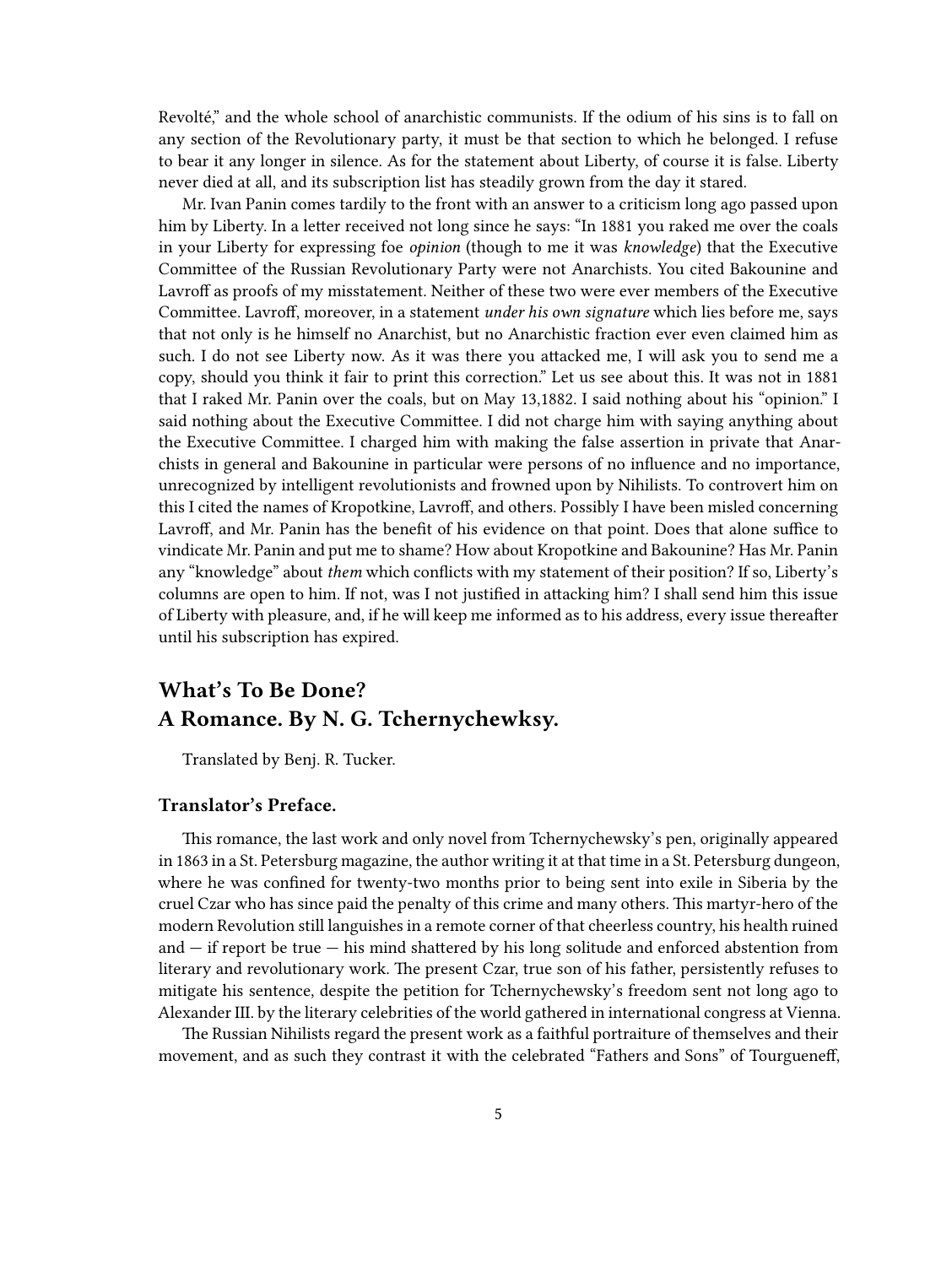which they consider rather as a caricature. The fundamental idea of Tchernychewsky's work is that woman is a human being end not an animal created for man's benefit, and its chief purpose is to show the superiority of free unions between men and women over the indissoluble marriage sanctioned by Church and State. It may almost be considered a continuation of the great Herzen's novel, "Who Is To Blame?" written fifteen years before on the same subject. If the reader should find the work singular in form and sometimes obscure, he must remember that it was written under the eye of an autocrat, who punished with terrific severity any one who wrote against "the doctrines of the Orthodox Church, its traditions and ceremonies, or the truths and dogmas of Christian faith in general," against "the inviolability of the Supreme Autocratic Power or the respect due to the Imperial Family," anything contrary to "the fundamental regulations of the State," or anything tending to "shock good morals and propriety."

As a work of art "What's To Be Done?" speaks for itself. Nevertheless, the words of a European writer regarding it may not be amiss. "In the author's view the object of art is not to embellish and idealize nature, but to reproduce her interesting phases; and poetry — verse, the drama, the novel — should explain nature in reproducing her; the poet must pronounce sentence. He must represent human beings as they really are, and not incarnate in them an abstract principle, good or bad; that is why in this romance men indisputably good have faults, as reality shows them to us, while bad people possess at the same time some good qualities, as is almost always the case in real life."

Tyranny knows no better use for such an author than to exile him. But Liberty can still utilize his work. Tyranny, torture Truth's heralds as it may, cannot kill Truth itself, — nay, can only add to its vitality. Tchernychewsky is in isolation, but his glad tidings to the poor and the oppressed are spreading among the peoples of the earth, and now in this translation for the first time find their way across the ocean to enlighten our New World.

## <span id="page-5-0"></span>**What's To Be Done?**

#### <span id="page-5-1"></span>**An Imbecile.**

On the morning of the eleventh of July, 1856, the *attachés* of one of the principal hotels in St. Petersburg, situated near the Moscow railway station, became greatly perplexed and even somewhat alarmed. The night before, after eight o'clock, a traveller had arrived, carrying a valise, who, after having given up his passport that it might be taken to the police to be visaed, had ordered a cutlet and some tea, and then, pleading fatigue and need of sleep as a pretext, had asked that he might be disturbed no further, notifying them at the same tine to awaken him without fail at exactly eight o'clock in the morning, as he had pressing business.

As soon as he was alone, he had locked his door. For a while was heard the noise of the knife, fork, and tea-service; then all became silent again: the man doubtless had gone to sleep.

In the morning, at eight o'clock, the waiter did not fail to knock at the newcomer's door.

But the new-comer did not respond. The waiter knocked louder, and louder yet. Still the newcomer did not respond: he probably was very tired. The waiter waited a quarter of an hour, then began again to knock and call, but with no better success. Then he went to consult the other waiters and the butler.

"May not something have happened to the traveller?"

"We must burst open the door," he concluded.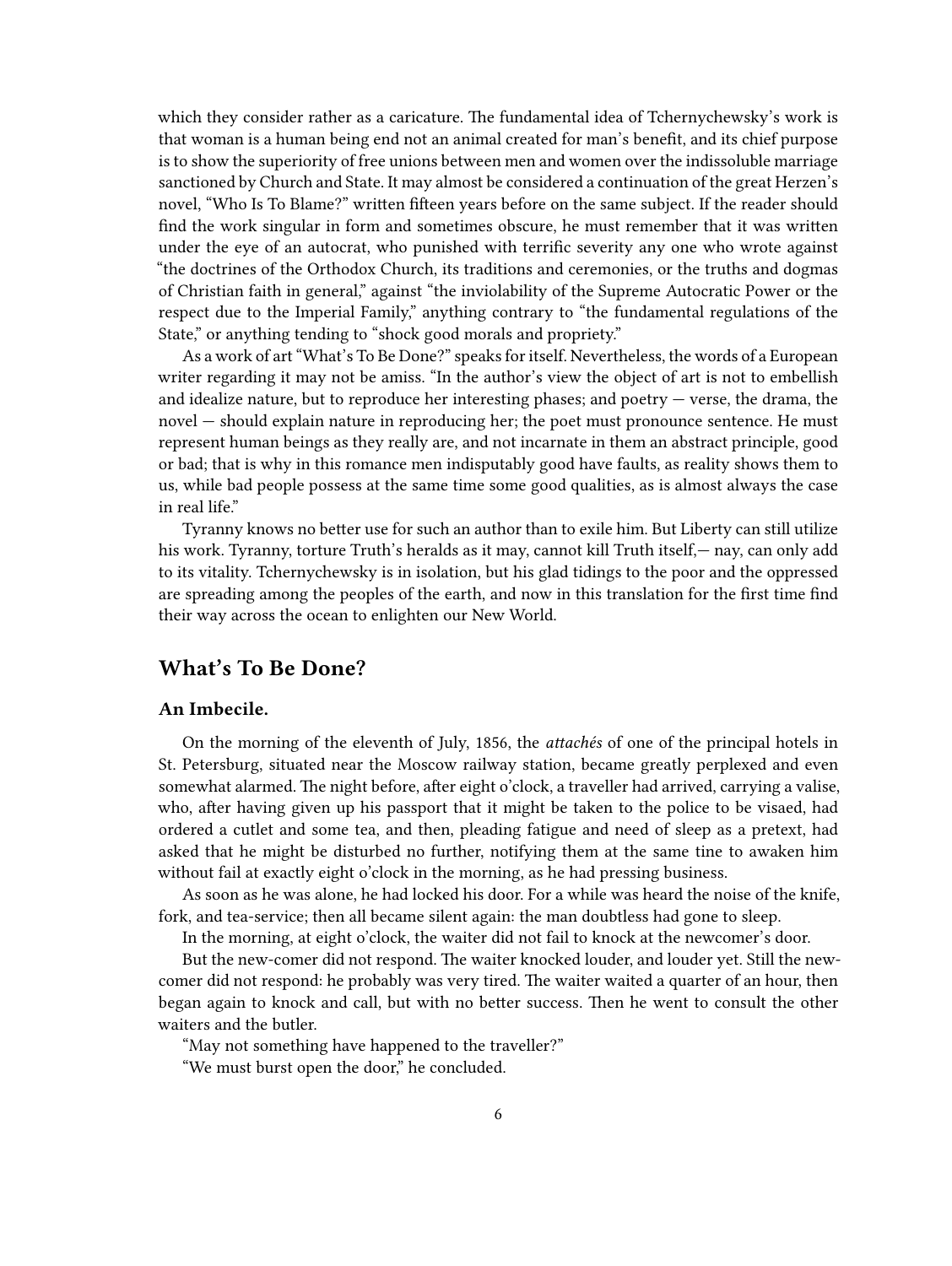"No," said another, "the door can be burst open only in presence of the police."

They decided to try once more, and with greater energy, to awaken the obstinate traveller, and, in case they should not succeed, to send for the police.

Which they had to do. While waiting for the police, they looked at each other anxiously, saying: "What can have happened?"

Towards ten o'clock the commissioner of police arrived; he began by knocking at the door himself, and then ordered the waiters to knock a last time. The same success.

"There is nothing left but to burst open the door," said the official; "do so, my friends."

The door yielded; they entered; the room was empty.

"Look under the bed," said the official. At the same time, approaching the table, he saw a sheet of paper, unfolded, upon which were written these words:

"I leave at eleven o'clock in the evening and shall not return. I shall be heard on the Liteing Bridge between two and three o'clock in the morning. Suspect no one."

"Ah! the thing is clear now! at first we did not understand," said the official.

"What do you mean, Ivan Afanacievitch?" asked the butler.

"Give me some tea, and I will tell you."

The story of the commissioner of police was for a long time the subject of conversations and discussions; as for the adventure itself, this was it: At half-past two in the morning, the night being extremely dark, something like a flash was seen on the Liteing Bridge, and at the same time a pistol shot was beard. The guardians of the bridge and the few people who were passing ran to the spot, but found nobody.

"It is not a murder; some one has blown his brains out," they said; and some of the more generous offered to search the river. Kooks were brought and even a fisherman's net; but they pulled from the water only a few pieces of wood. Of the hotly no trace, and besides the night was very dark, and much time had elapsed: the body had had time to drift out to sea.

"Go search yonder!" said a group of carpers, who maintained that there was no body and that some drunkard or practical joker had simply fired a shot and fled; "perhaps he has even mingled with the crowd, now so anxious, and is laughing at the alarm which he has caused." These carpers were evidently *progressives*. But the majority, *conservative*, as it always is when it reasons prudently, held to the first explanation.

"A practical joker? Go to! Some one hat really blown his brains out."

Being less numerous, the progressives were conquered. But the conquerors split at the very moment of victory.

He had blown his brains out, certainly, but why?

"*He* was drunk," said some.

"*He* had dissipated his fortune," thought others.

"Simply an imbecile!" observed somebody.

Upon this word *imbecile*, all agreed, even those who disputed suicide.

In short, whether it was a drunkard or a spendthrift who had blown his brains out or a practical joker who had made a pretence of killing himself (in the latter case the joke was a stupid one), he was an imbecile.

There ended the night's adventure. At the hotel was found the proof that it was no piece of nonsense, but a real suicide.

This conclusion satisfied the conservatives especially; for, said they, it proves that we are right. If it had been only a practical joker, we might have hesitated between the terms imbecile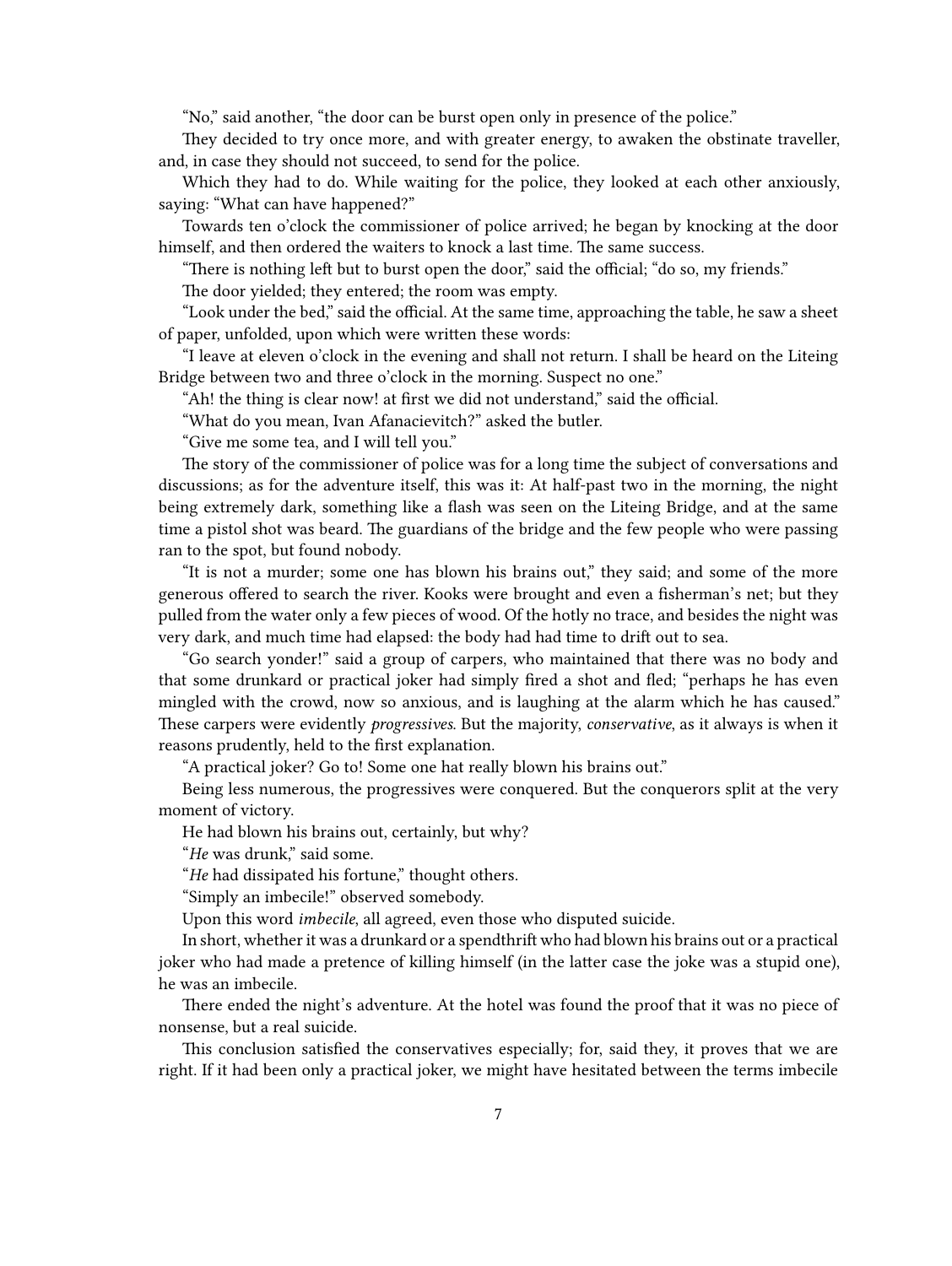and insolent. But to blow one's brains out on a bridge! On a bridge, I ask you? Does one blow his brains out on a bridge? Why on a bridge? It would be stupid to do it on a bridge. Indisputably, then, he was an imbecile.

"Precisely," objected the progressives; "does one blow his brains out on a bridge?" And they in their turn disputed the reality of the suicide.

But that same evening the hotel *attachés*, being summoned to the police bureau to examine a cap pierced by a ball, which had been taken from the water, identified it as the actual cap worn by the traveller of the night before.

There had been a suicide, then, and the spirit of negation and progress was once more conquered.

Yes, it was really an imbecile; but suddenly a new thought struck them: to blow one's brains out on a bridge,— why, it is most adroit! In that way one avoids long suffering in case of a simple wound. *He* calculated wisely; he was prudent.

Now the mystification was complete. Imbecile and prudent!

#### <span id="page-7-0"></span>**First Consequence of the Imbecile Act.**

The same day, towards eleven o'clock in the morning, in a little country-house on the island of Kamennoy,<sup>1</sup> a young woman sat sewing and humming a singularly bold French song:

<sup>&</sup>lt;sup>1</sup> An island in the vicinity of St. Petersburg, full of country-houses, where citizens of St. Petersburg go to spend their summers.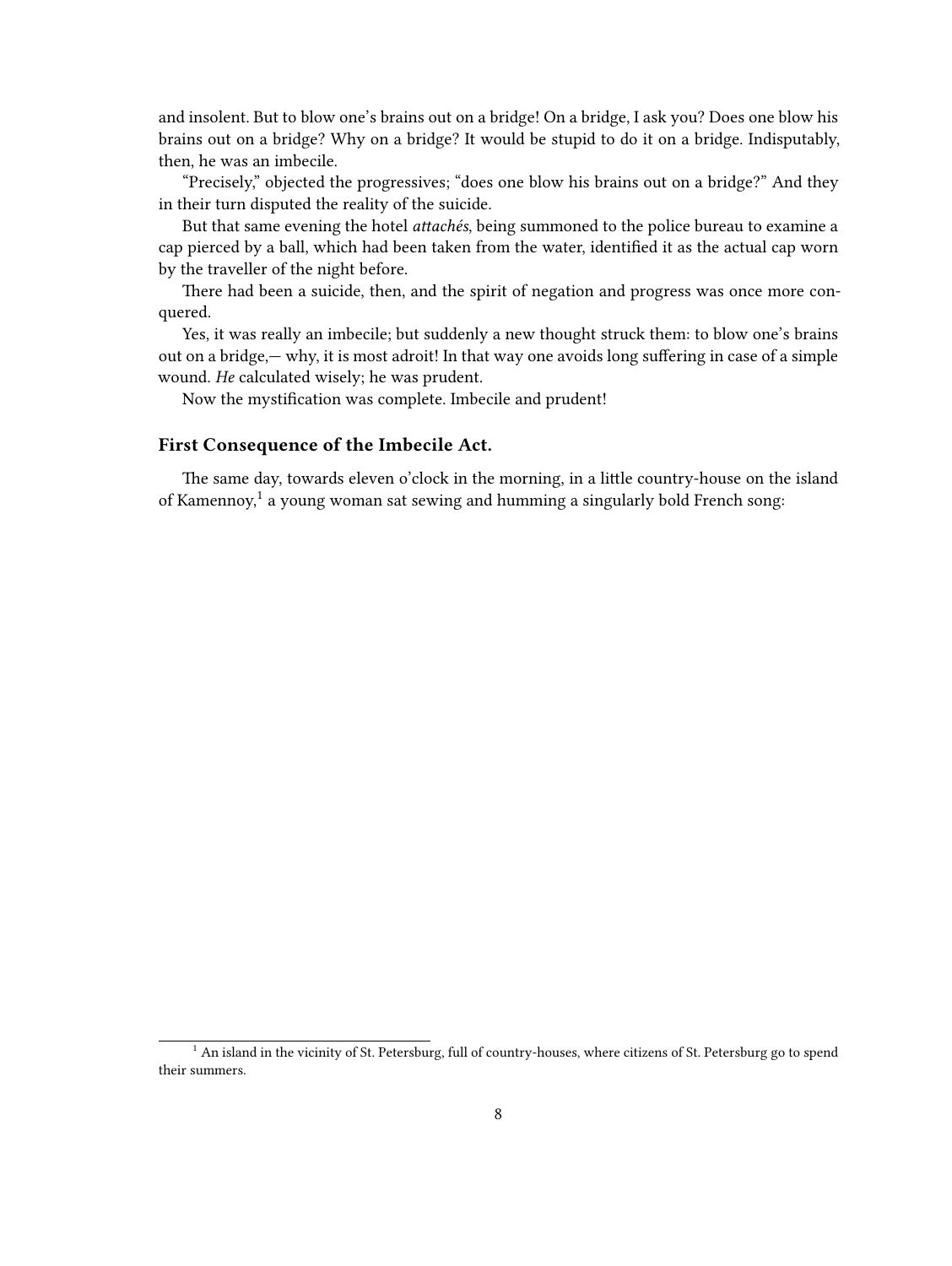Sons nos guenilles, nous sommes De courageux travailleurs; Nous voulons pour tous les hommes Science et destins meilleurs. Etudions, travaillons, La force est á qui saura; Etudions, travaillons, L'abondance nous viendra! Ah! ça ira! ça ira! ça ira! Le peuple en ce jour répète: Ah! ça ira! ça ira! ça ira! Qui vivra verra!

Et qui de notre ignorance Souffre donc? N'est-ce pas nous? Qu'elle vienne, la science Qui nous affrancbira tous! Nous plions sous la douleur; Mais, par la fraternité, Nous bâterons le bonheur De toute l'humanité. Ah! ça ira! &c.

Faisons l'union féconde Du travail et du savoir; Pour être heureux, en ce monde, S'entr'aimer est un devoir. Instruisons-nous, aimons-nous, Nous sommes frères et sœurs; Travaillons chacun pour tous; Devenons toujours meilleurs. Ah! ça ira! &c.

Oui, pour vaincre la misère, Instruisons-nous, travaillons; Un paradis do la terre, En nous aimant, nous ferons. Travaillons, aimons, chantons, Tous les vrais biens nous aurons; Un jour vient on nous serons Tous heureux, instruits, et bous. Ah! ça ira! ça ira! ça ira! Le peuple en ce jour répète: Ah! ça ira! ça ira! ça ira! Qui vivra verra! Donc vivons! Ça bien vite ira! Ça viendra! Nous tous le verrons!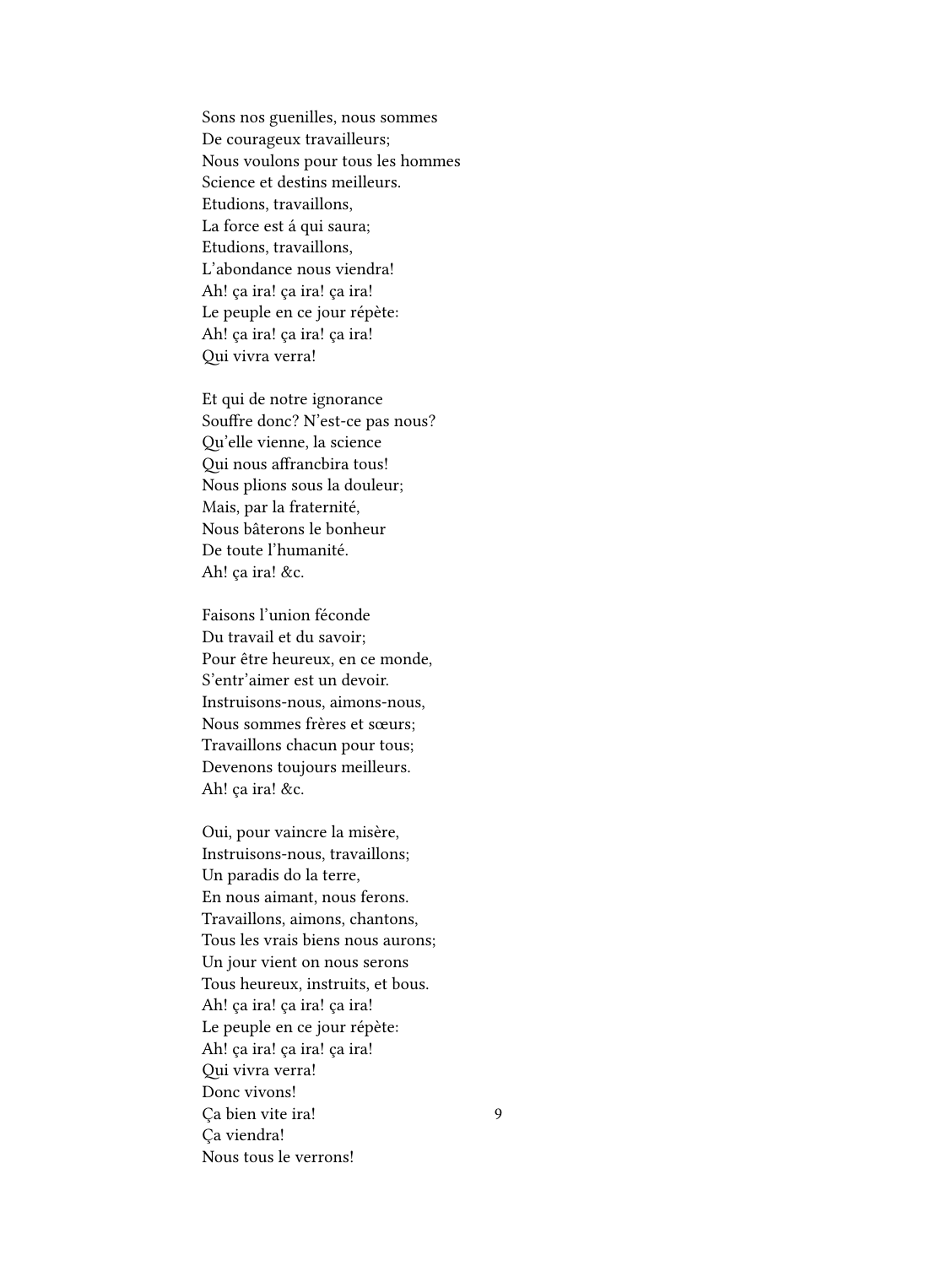The melody of this audacious song was gay; there were two or three sad notes in it, but they were concealed beneath the general character of the motive; they entirely disappeared in the refrain and in the last couplet. But such was the condition of the mind of the songstress that these two or three sad notes sounded above the others in her song. She saw this herself, started, and tried to sustain the gay notes longer and glide over the others. Vain efforts! her thought dominated her in spite of herself, and the sad notes always prevailed over the others.

It was easy to see that the young woman was trying to repress the sadness which had taken possession of her, and when, from time to time, she succeeded and the song then took its joyous pace, her work doubled in rapidity; she seemed, moreover, to be an excellent seamstress. At this moment the maid, a young and pretty person, entered.

"See, Macha,"<sup>2</sup> the young lady said to her, "how well I sew! I have almost finished the ruffles which I am embroidering to wear at your wedding"

"Oh! there is less work in them than in those which you desired me to embroider."

"I readily believe it! Should not the bride be more beautifully adorned than her guests?"

"I have brought you a letter, Vera Pavlovna"

Vera Pavlovna took the letter with an air of perplexity which depicted itself in her face. The envelope bore the city stamp.

"He is then at Moscow!" she whispered,— and she hastily broke open the letter and turned pale.

"It is not possible! ….. I did not read it right. ….. The letter does not say that!" she cried, letting her arms fall by her sides.

Again she began to read. This time her eyes fixed themselves on the fatal paper, and those beautiful clear eyes became dimmer and dimmer. She let the letter fall upon her work-table, and, hiding her head in her hands, she burst into sobs.

"What have I done F What have I done?" she cried, despairingly. "What have I done?"

"Vérotchka!"<sup>3</sup> suddenly exclaimed a young man, hurrying into the room; "Vérotchka! What has happened to you? And why these tears?"

"Read!" . . . She handed him the letter. Vera Pavlovna sobbed no longer, but remained motionless as if nailed to her seat, and scarcely breathing.

The young man took the letter; he grew pale, his hands trembled, and bis eyes remained fixed for a long time upon the text, though it was brief. This letter was thus framed:

"I disturbed your tranquillity; I quit the scene. Do not pity me. I love you both so much that I am quite content in my resolution. Adieu."

Absorbed for a moment in his sadness, the young man then approached the young woman, who still was motionless and in a seeming lethargy, and, taking her hand:

"Vérotchka!" . . .

But the young woman uttered a cry of terror, and, rising, as if moved by an electric force, she convulsively repulsed the young man, separating herself from him. "Back! Do not touch me! You are covered with blood! Leave me!"

She continued to recoil, making gestures of terror and waving her arms in space as if to repel an object of fear. Suddenly she staggered and sank into an arm-chair, her head in her hands.

 $^{\rm 2}$  Macha is the diminutive of Marla.

<sup>&</sup>lt;sup>3</sup> Verotchka is the diminutive of Vera.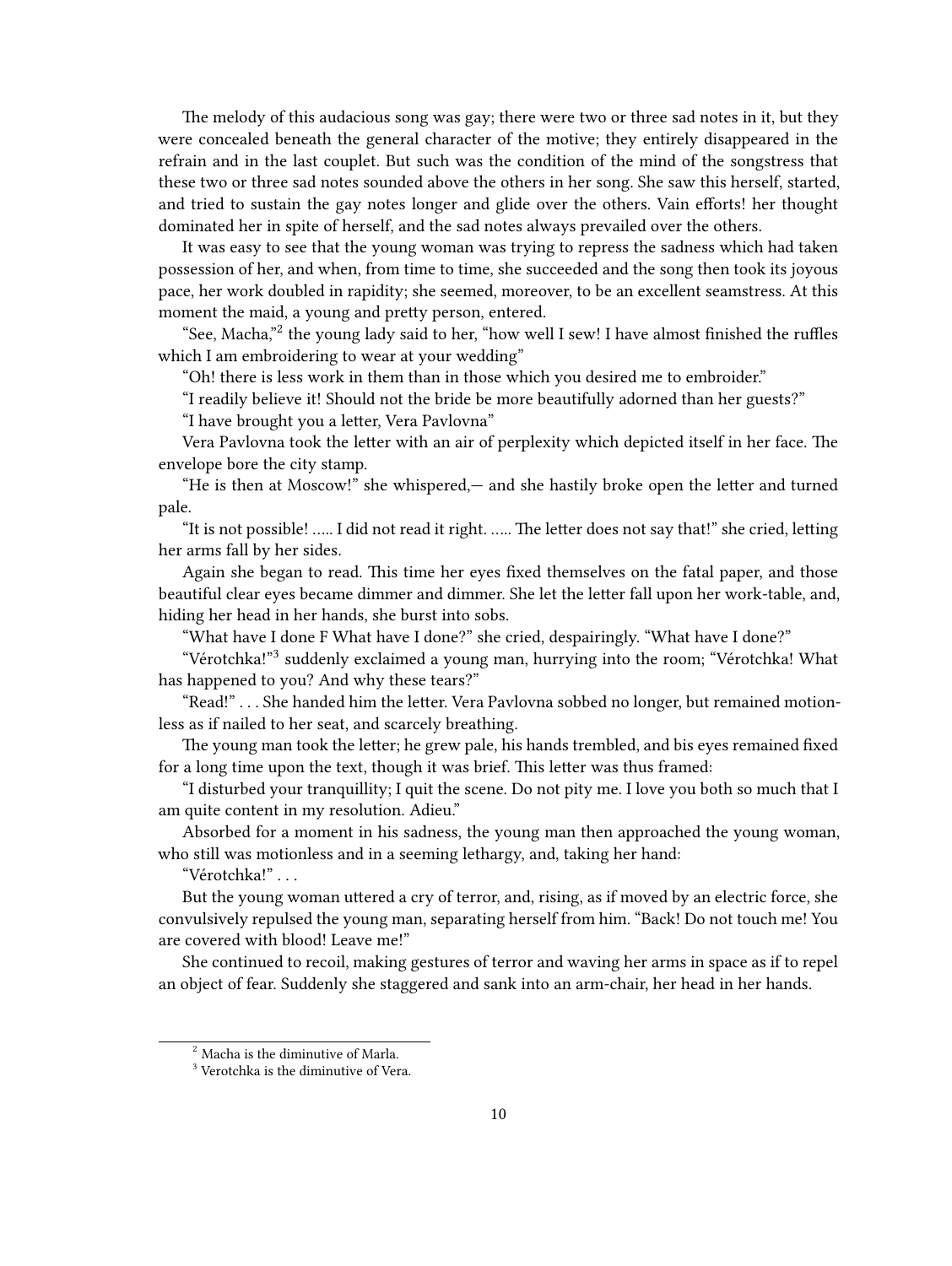"It is also on me, his blood! on me especially! You are not guilty . . . . it is I, I alone! What have I done? What have I done?"

And her sobs redoubled.

"Vérotchka," said the young man, timidly; "Vérotchka, my beloved!"

"No, leave me," she answered, with a trembling voice, as soon as she could get breath. "Do not speak, to me! In a moment you will find me calmer; leave me." He went into his study, and sat down again at the writing-table where a quarter of an hour before he had been so calm and happy. He took up his pen, and, after the article which he had begun, he permitted himself to write: "It is in such moments that one must retain self-possession. I have will, and it will all pass over, it will all pass over. But will she bear it? Oh! it is horrible! Happiness is lost!"

"Shall we talk together now, beloved?" said an altered voice, which tried to appear firm.

"We must separate," continued Vera Pavlovna, "we must separate! I have decided upon it. It is frightful; but it would be more frightful still to continue to live in each other's sight. Am I not his murderer? Have I not killed him for you?"

"But, Vérotchka, it is not your fault."

"Do not try to justify me, unless you wish me to hate you. I am guilty. Pardon me, my beloved, for taking a resolution so painful to you. To me also it is painful, but is the only one that we can take. You will soon recognize it yourself. So be it, then! I wish first to fly from this city, which would remind me too vividly of the past. The sale of my effects will afford me some resources. I will go to Tver, to Nijni,<sup>4</sup> I know not where, and it matters little. I will seek a chance to give singing-lessons; being in a great city, I shall probably find one; or else I will become a governess. I can always earn what is necessary. But in case I should be unable to get enough, I will appeal to you. I count then on you; and let that prove to you that you are ever dear to me. And now we must say farewell . . . . farewell forever! Go away directly; I shall be better alone; and tomorrow you can come back, for I shall be here no longer. I go to Moscow; there I will find out what city is best adapted to my purpose. I forbid your presence at the depot at the time of my departure. Farewell, then, my beloved; give me your hand that I may press it a last time before we separate forever".

He desired to embrace her; but she thrust him back forcibly, saying:

"No! that would be an outrage upon him. Give me your hand; do you feel with what force I press it? But adieu!"

He kept her hand in his till she withdrew it, he not daring to resist.

"Enough! Go! Adieu!"

And after having encircled him with a look of ineffable tenderness, she retired with a firm step and without turning back her head.

He went about, dazed, like a drunken man, unable to find his hat, though he held it in his hand without knowing it; at last, however, he took his overcoat from the hall and started off. But he had not yet reached the gateway when he heard footsteps behind him. Doubtless it was Macha. Had she vanished?

He turned around; it was — Vera Pavlovna, who threw herself into his arms and said, embracing him with ardor:

"I could not resist, dear friend; and now farewell forever!"

She ran rapidly away, threw herself upon her bed, and burst into tears.

<sup>4</sup> Nijni Novgorod.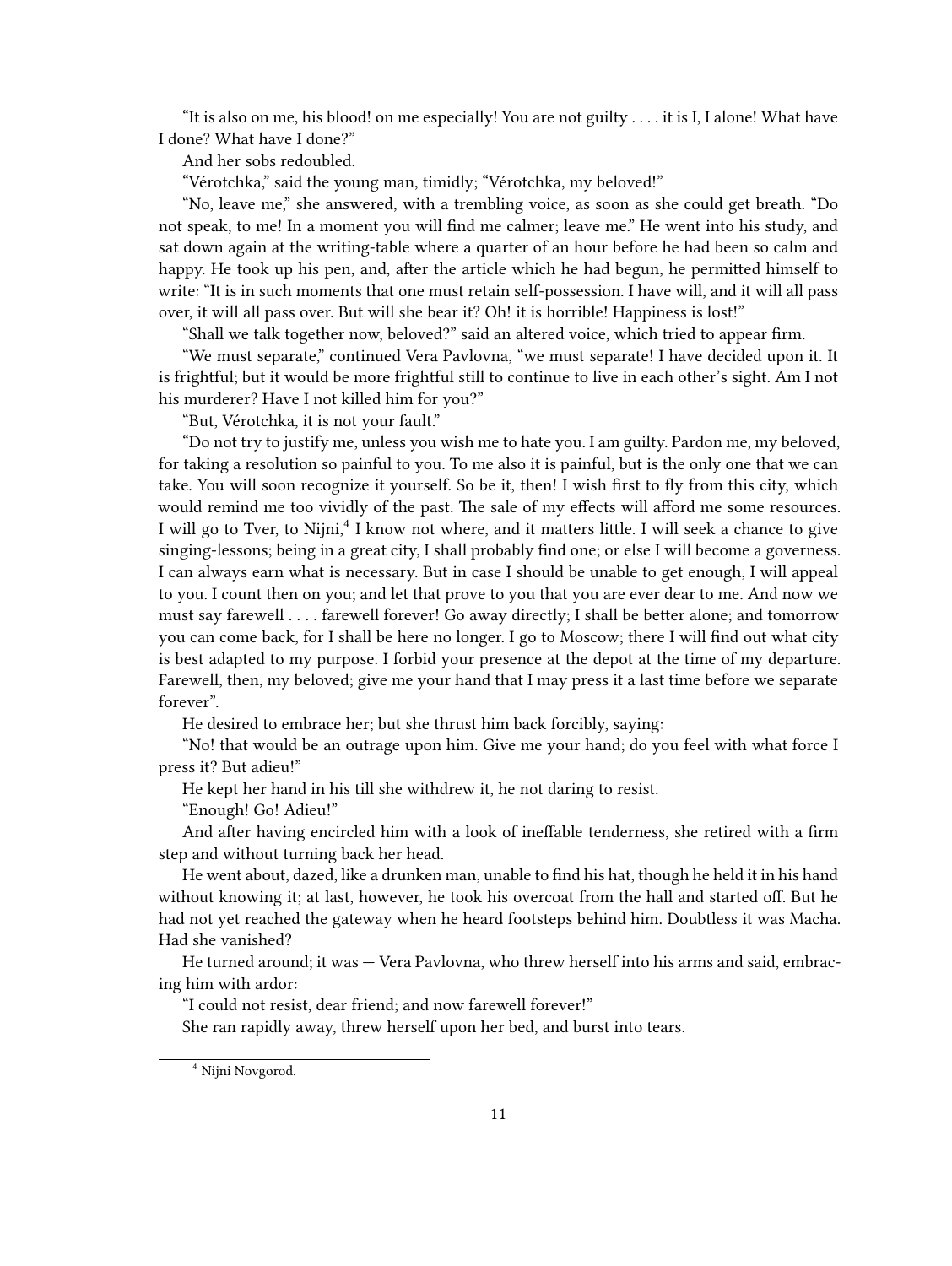#### <span id="page-11-0"></span>**Preface.**

Love is the subject of this novel; a young woman is its principal character.

"So far good, even though the novel should be bad," says the feminine reader; and she is right. But the masculine reader does not praise so readily, thought in man being more intense and more developed than in woman. He says (what probably the feminine reader also thinks without considering it proper to say so, which excuses me from discussing the point with her) $-$  the masculine reader says: "I know perfectly well that the man who is said to have blown his brains out is all right."

I attack him on this phrase *I knew*, and say to him: "You *do not know it*, since it has not been told you. You know nothing, not even that by the way in which I have begun my novel I have made you my dupe. For have you not failed to perceive it?"

Know, then, that my first pages prove that I have a very poor opinion of the public. I have employed the ordinary trick of romancers. I have begun with dramatic scenes, taken from the middle or the end of my story, and have taken care to confuse and obscure them.

Public, you are good-natured, very good-natured, and consequently you are neither quick to see nor difficult to please. One may be sure that you will not see from the first pages whether a novel is worthy of being read. Your scent is not keen, and to aid you in deciding two things are necessary: the name of the author and such a style of writing as will produce an effect.

This is the first novel that I offer you, and you have not yet made up your mind whether or not I have talent and art (and yet this talent and art you grant liberally to so many authors!) My name does not yet attract you. I am obliged, therefore, to decoy you. Do not consider it a crime; for it is your own ingenuousness that compels me to stoop to this triviality. But now that I hold you in my hands, I can continue my story as I think proper,— that is, without subterfuge. There will be no more mystery; you will be able to foresee twenty pages in advance the climax of each situation, and I will even tell you that all will end gaily amid wine and song.

I do not desire to aid in spoiling you, kind public, you whose head is already so full of nonsense. How much useless trouble the confusion of your perceptions causes you! Truly, you are painful to look at; and yet I cannot help deriding you, the prejudices with which your head is crammed render you so base and wicked!

I am even angry with you, because you are so wicked towards men, of whom you nevertheless are a part. Why are you so wicked towards yourself? It is for your own good that I preach to you; for I desire to be useful to you, and am seeking the way. In the meantime you cry out:

"Who, then, is this insolent author, who addresses me in such a tone?"

Who am I? An author without talent who has not even a complete command of his own language. But it matters little. Read at any rate, kind public; truth is a good thing which compensates even for an author's faults. This reading will be useful to you, and you will experience no deception, since I have warned you that you will find in my romance neither talent nor art, only the truth.

For the rest, my kind public, however you may love to read between the lines, I prefer to tell you all. Because I have confessed that I have no shadow of talent and that my romance will lack in the telling, do not conclude that I am inferior to the story-tellers whom you accept and that this book is beneath their writings. That is not the purpose of my explanation. I merely mean that my story is very weak, so far as execution is concerned, in comparison with the works produced by real talent. But, as for the celebrated works of your favorite authors, you may, even in point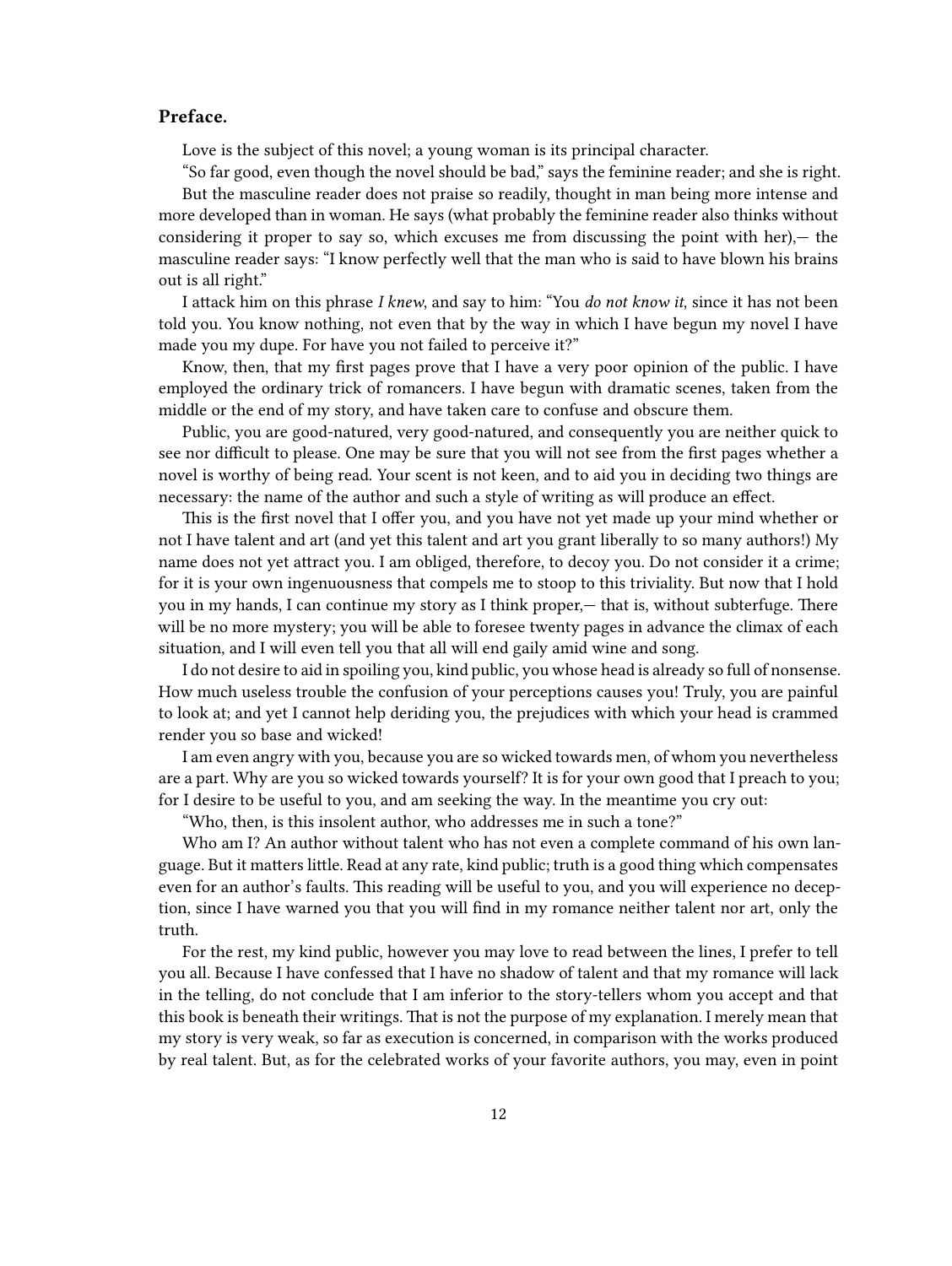of execution, put it on their level; you may even place it above them; for there is more art here than in the works aforesaid, you may be sure. And now, public, thank me! And since you love so well to bend the knee before him who disdains you, salute me!

Happily, scattered through your throngs, there exist, O public, persons, more and more numerous, whom I esteem. If I have just been impudent, it was because I spoke only to the vast majority of you. Before the persons to whom I have just referred, on the contrary, I shall be modest and even timid. Only, with them, long explanations are useless; I know in advance that we shall get along together. Men of research and justice, intelligence and goodness, it is but yesterday that you arose among us; and already your number is great and ever greater. If you were the whole public, I should not need to write; if you did not exist, I could not write. But you are a part of the public, without yet being the whole public; and that is why it is possible, that is why it is necessary, for me to write.

#### <span id="page-12-0"></span>**Chapter First. The Life of Vera Pavlovna with her Parents.**

**I.**

The education of Vera Pavlovna was very ordinary, and there was nothing peculiar in her life until she made the acquaintance of Lopoukhoff, the medical student.

Vera Pavlovna grew up in a fine house, situated on the Rue Gorokhovala between the Rue Sadovaia and the Sémenovsky Bridge. This house is now duly labelled with a number, but in 1852, when numbers were not in use to designate the houses of any given street, it bore this inscription: —

#### *House of Ivan Zakharovitch Storechnikoff, present Councillor of State.*

So said the inscription, although Ivan Zakharovitch Storechnikoff died in 1837. After that, according to the legal title-deeds, the owner of the house was his son Mikhaïl Ivanytch. But the tenants knew that Mikhaïl Ivanytch was only the son of the mistress, and that the mistress of the house was Anna Petrovna.

The house was what it still is, large, with two carriage-ways, four flights of steps from the street, and three interior court-yards.

Then (as is still the case today) the mistress of the house and her son lived on the first and naturally the principal floor. Anna Petrovna has remained a beautiful lady, and Mikhaïl Ivanytch is to-day, as he was in 1852, an elegant and handsome officer. Who lives now in the dirtiest of the innumerable flats of the first court, fifth door on the right? I do not know. But in 1852 it was inhabited by the steward of the house, Pavel Konstantinytch Rosalsky, a robust and fine-looking man. His wife, Maria Alexevna, a slender person, tall and possessed of a strong constitution, his young and beautiful daughter (Vera Pavlovna), and his son Fédia, nine years old, made up the family.

Besides his position of steward, Pavel Konstantinytch was employed as chief deputy in I know not which ministerial bureau. As an employee he had no perquisites; his perquisites as steward were very moderate; for Pavel Konstantinytch, as he said to himself, had a conscience, which he valued at least as highly as the benevolence of the proprietor. In short, the worthy steward had amassed in fourteen years about ten thousand roubles, of which but three thousand had come from the proprietor's pocket. The rest was derived from a little business peculiarly his own: Pavel Konstantinytch combined with his other functions that of a pawn-broker. Maria Alexevna also had her little capital: almost five thousand roubles, she told the gossips, but really much more.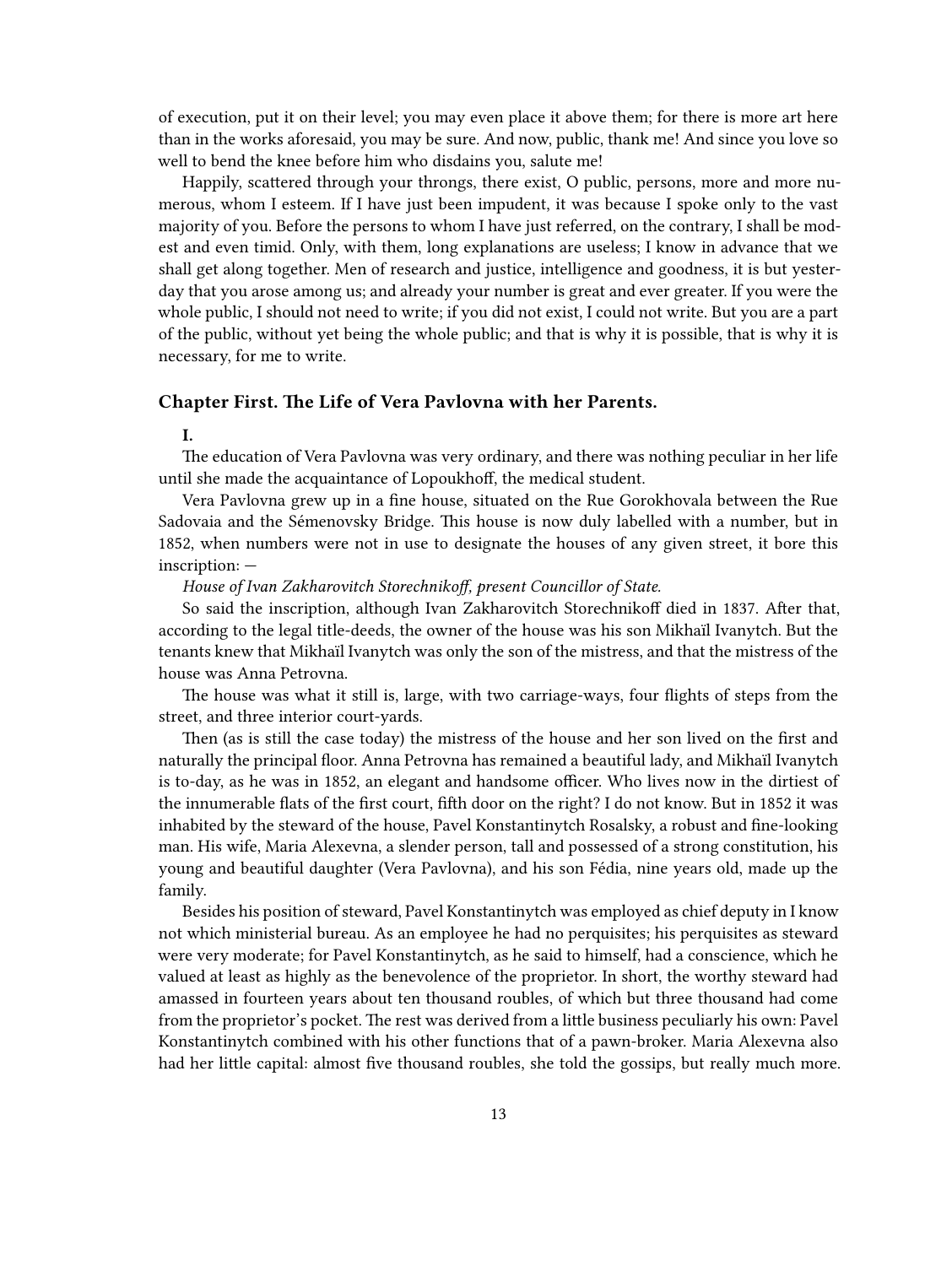She had begun fifteen years before by the sale of a fur-lined pelisse, a poor lot of furniture, and an old coat left her by her brother, a deceased government employee.

These brought her one hundred and fifty roubles, which she lost no time in lending on security. Much bolder than her husband, she braved risks for the sake of greater gains. More than once she had been caught. One day a sharper pawned to her for five roubles a stolen passport, and Maria Alexevna not only lost the five roubles, but had to pay fifteen to get out of the scrape. Another time a swindler, in consideration of a loan of twenty roubles, left with her a gold watch, the proceeds of a murder followed by robbery, and Maria Alexevna had to pay heavily this time to get clear. But if she suffered losses which her more prudent husband had no occasion to fear, on the other hand she saw her profits rolling up more rapidly.

To make money she would stop at nothing.

One day — Vera Pavlovna was still small and her mother did not mistrust her ears — a somewhat strange event occurred. Vérotchka, indeed, would not have understood it, had not the cook, beaten by Maria Alexevna, been eager to explain to the little girl, in a very intelligible fashion, the matter in question.

Matroena was often beaten for indulging the passion of love,— notwithstanding which she always had a black eye given her really by her lover.

Maria Alexevna passed over this black eye because cooks of that character work for less money. Having said this, we come to the story.

A lady as beautiful as she was richly dressed stopped for some time at the house of Maria Alexevna.

This lady received the visits of a very fine-looking gentleman, who often gave bonbons to Vérotchka and even made her a present of two illustrated books. The engravings;in one of these books represented animals and cities; as for the other, Maria Alexevna took it away from her daughter as soon as the visitor had gone, and the only time when Vérotchka saw the engravings was on that same day when he showed them to her.

While the lady remained, an unusual tranquillity prevailed in the apartments of the pawnbrokers; Maria Alexevna neglected the closet (of which she always carried the key) in which the decanter of brandy was kept; she whipped neither Matroena nor Vérotchka, and even ceased her continual vociferations. But one night the little girl was awakened and frightened by the cries of the tenant and by a great stir and uproar going on in the house. In the morning, nevertheless, Maria Alexevna, in better humor than ever, opened the famous closet and said between two draughts of brandy:

"Thank God! all has gone well." Then she called Matroena, and instead of abusing or beating her, as was generally the case when she had been drinking, she offered her a glass of brandy, saying:

"Go on! Drink! You too worked well."

After which she went to embrace her daughter and lie down. As for the tenant, she cried no more, did not even leave her room, and was not slow in taking her departure.

Two days after she had gone a captain of police, accompanied by two of his officers, came and roundly abused Maria Alexevna, who, it must be allowed, took no pains on her part, as the phrase goes, to keep her tongue in her pocket. Over and over again she repeated;

"I do not know what yon mean. If you wish to find out, you will see by the books of the establishment that the woman who was here is named Savastianoff, one of my acquaintances, engaged in business at Pskow. And that is all."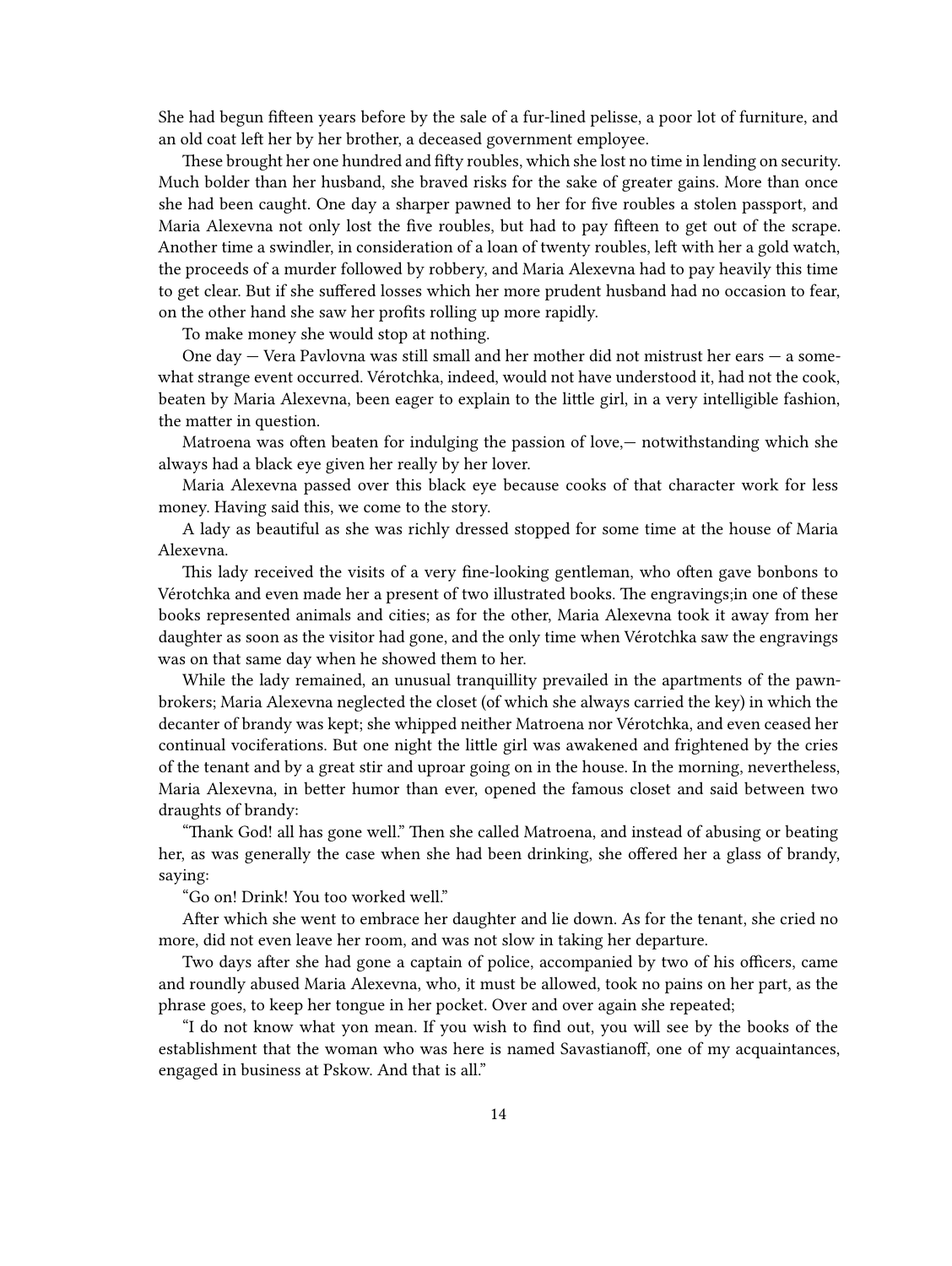After having redoubled his abuse, the captain of police finally went away.

That is what Vérotchka saw at the age of eight.

At the age of nine she received an explanation of the affair from Matroena. For the rest, there had been but one case of the kind in the house. Sometimes other adventures of a different sort, but not very numerous.

One day, as Vérotchka, then a girl of ten years, was accompanying her mother as usual to the old clothes shop, at the corner of the Rue Gorokhovaia and the Rue Sadovaia she was struck a blow on the neck, dealt her doubtless to make her heed this observation of her mother:

"Instead of sauntering, why do you not cross yourself as you go by the church? Do you not see that all respectable people do so?"

At twelve Vérotchka was sent to boarding-school, and received in addition lessons in pianoplaying from a teacher who, though a great drunkard, was a worthy man and an excellent pianist, but, on account of his drunkenness, had to content himself with a very moderate reward for his services.

At fourteen Vérotchka did the sewing for the whole family, which, to be sure, was not a large one.

When she was fifteen, such remarks as this were daily addressed to her:

"Go wash your face cleaner! It is as black as a gypsy's. But you will wash it in vain; you have the face of a scarecrow; you are like nobody else."

The little girl, much mortified at her dark complexion, gradually came to consider herself very homely.

Nevertheless, her mother, who formerly covered her with nothing but rags, began to dress her up. When Vérotchka in fine array followed her mother to church, she said sadly to herself:

"Why this finery? For a gypsy's complexion like mine a dress of serge is as good as a dress of silk. This luxury would become others better. It must be very nice to be pretty! How I should like to be pretty!"

When she was sixteen, Vérotchka stopped taking music lessons, and became a piano-teacher herself in a boarding-school. In a short time Maria Alexevna found her other lessons.

Soon Vérotchka'a mother stopped calling her gypsy and scare-crow; she dressed her even with greater care, and Matroena (this was a third Matroena, who, like her predecessors, always had a black eye and sometimes a swollen cheek), Matroena told Vérotchka that the chief of her father's bureau desired to ask her hand in marriage, and that this chief was a grave man, wearing a cross upon his neck.

In fact, the employees of the ministry had noticed the advances of the chief of the department towards his subordinate. And this chief said to one of his colleagues that he intended to many and that the dowry was of little consequence, provided the woman was beautiful; he added that Pavel Konstantinytch was an excellent official.

What would have happened no one knows; but, while the chief of the department was in this frame of mind, an important event occurred:

The son of the mistress appeared at the steward's to say that his mother desired Pavel Konstantinytch to bring her several samples of wall paper, as she wished to newly furnish her apartments. Orders of this nature were generally transmitted by the major-domo. The intention was evident, and would have been to people of less experience than Vérotchka's parents. Moreover, the son of the proprietor remained more than half an hour to take tea.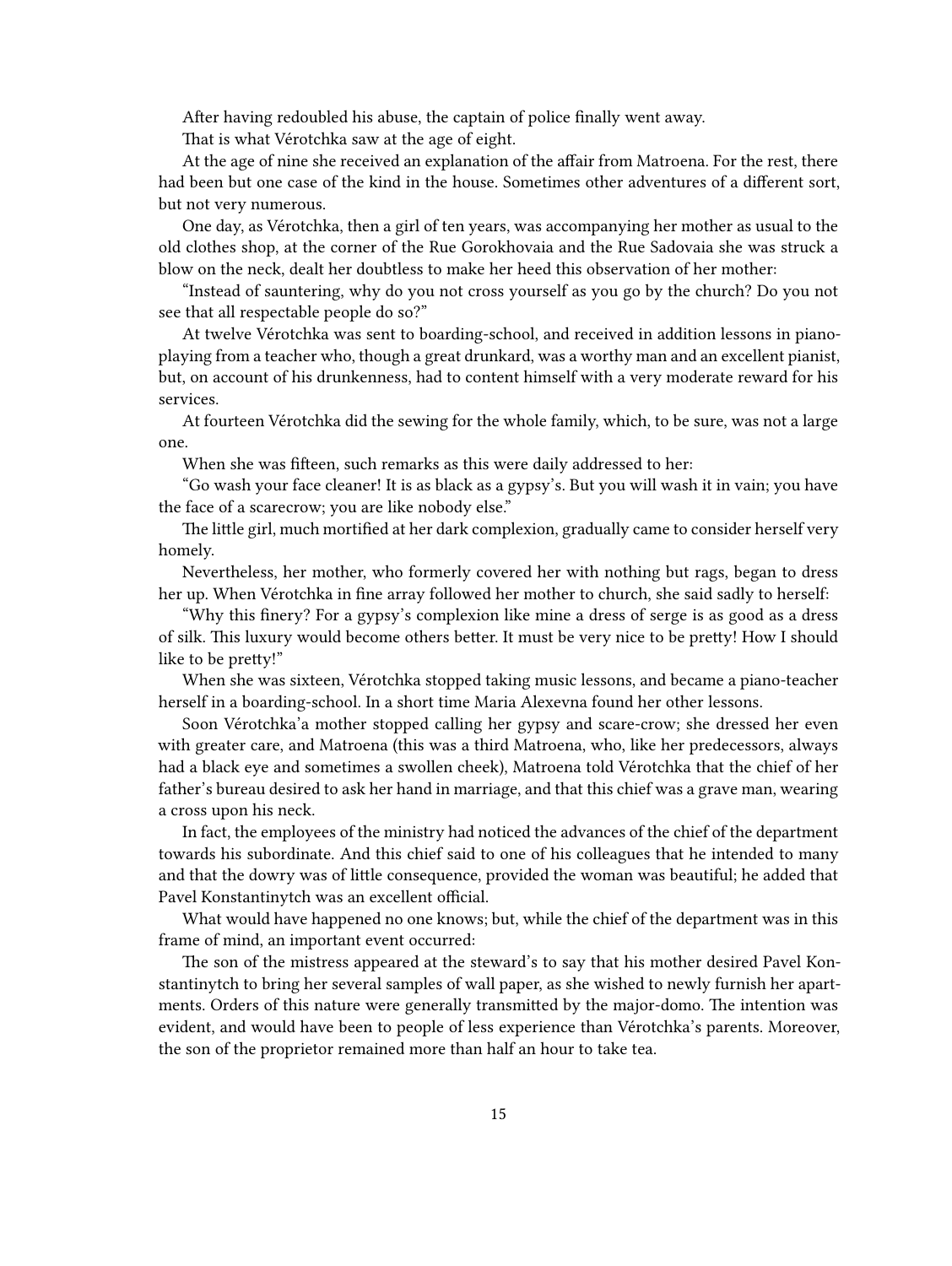The next day Maria Alexevna gave her daughter a bracelet which had not been redeemed and ordered new dresses for her. Vérotchka much admired both the bracelet and the dresses, and was given further occasion to rejoice by her mother's purchase for her at last of same glossy boots of admirable elegance. These toilet expenses were not lost, for Mikhail Ivanytch came every day to the steward's and found  $-$  it goes without saying  $-$  in Vérotchka's conversation a peculiar charm, which  $-$  and this too goes without saying  $-$  was not displeasing to the steward and his wife. At least the latter gave her daughter long instructions, which it is useless to detail.

"Dress yourself, Vérotchka," she said to her one evening, on rising from the table; "I have prepared a surprise for you. We are going to the opera, and I have taken a box in the second tier, where there are none but generals. All this is for you, little stupid. For it I do not hesitate to spend my last copeeks, and your father on his side scatters his substance in foolish expenditures for your sake. To the governess, to the boarding-school, to the piano-teacher, what a sum we have paid! You know nothing of all that, ingrate that you are! You have neither soul nor sensibilities."

Maria Alexevna said nothing further; for she no longer abused her daughter, and, since the reports about the chief of the department, had even ceased to beat her.

So they went to the opera. After the first act the son of the mistress came in, followed by two friends, one of whom, dressed as a civilian, was very thin and very polite, while the other, a soldier, inclined to stoutness and had simple manners. Mikhail Ivanytch, I say, came into the box occupied by Vérotchka and her parents.

Without further ceremony, after the customary salutations, they sat down and began to converse in low tones in French, Mikhail Ivanytch and the civilian especially; the soldier talked little.

[To be continued.]

"A free man is one who enjoys the use of his reason and his faculties; who is neither blinded by passion, not hindered or driven by oppression, not deceived by erroneous opinions." — Proudhon.

## <span id="page-15-0"></span>**Taking a Fresh Start.**

My readers, when we parted last December, I told you that I should try to meet you next in a twelve-page weekly. I find that at present I cannot compass that. But from this forth Liberty will greet you fortnightly, in form twice as large as of old,— eight pages instead of four. The four outside pages will be kept as nearly as possible like the original Liberty, to which so many have become almost lovingly attached. The inside pages will be given up to interesting serial stories of a radical tendency; and to single essays or short serial essays treating the various problems with which Liberty deals at greater length than has been possible heretofore in these columns. In the present issue appear the first instalment of Tchernychewsky's wonderful novel, "What's To Be Done?" which will run through some twenty-five issues, and a crushing letter from the veteran Lysander Spooner to Senator Bayard. Better than all, I shall henceforth have the earnest co-operation of A. P. Kelly, a young journalist whose brilliant articles in some of the most prominent daily newspapers of the country have attracted attention far and wide. For two or three years he has been studying the philosophy of Liberty, and, as a natural result, has become an enthusiastic believer in it. To its support he now brings a finely-equipped brain, a noble heart, and a blistering pen. Do any of you remember "Max," whom I used to quote so frequently in Liberty? "Max" and Mr. Kelly are one and the same. But I need not introduce him further. His articles in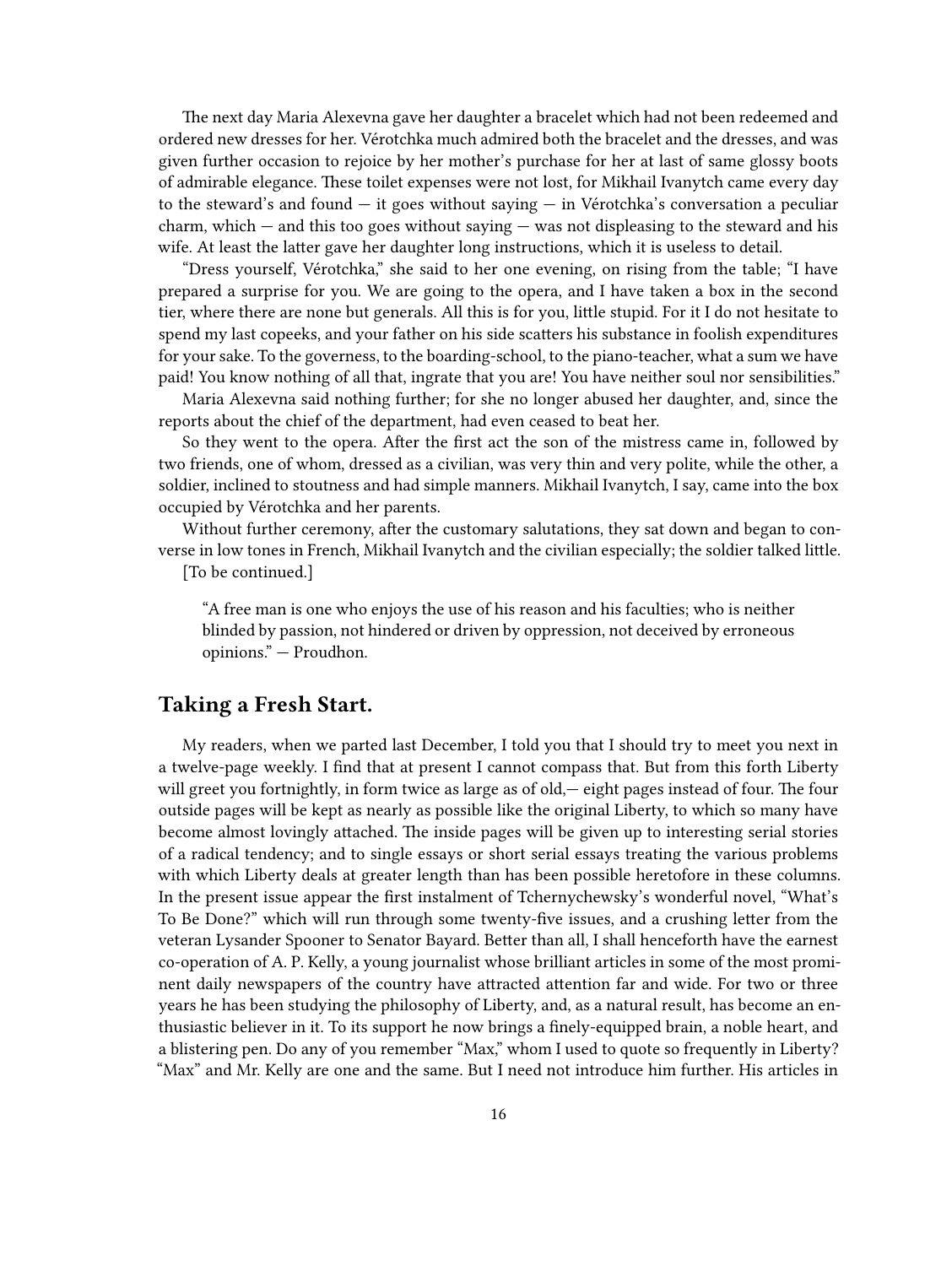this issue speak for him much better than I can. The editorial writers for Liberty will hereafter speak to you in the first person singular over their signatures. The editorial "we" will be abandoned. This will encourage independence of thought and expression, and will lead people to see that the articles are only the words of men talking to men, to be taken for what they are worth and judged on their intrinsic merits, and not the authoritative utterances of some mysterious oracle, to be accepted without question.

I am able to carry out this programme through the financial aid of generous friends, one in especial. To him and all I give my heartfelt thanks. But they should not be made to bear this burden long. The growing band of Liberty's subscribers should consider themselves the elect, chosen for a mission, in which each should do his share. Therefore I suggest to each of you that, in renewing your subscriptions, the price of which hereafter will be one dollar a year instead of fifty cents, you pay an extra fifty cents, one dollar, two dollars, five dollars, or whatever you can spare in addition to the specific sum charged. If you will all do something of this kind, Liberty in a year or two will need no further aid, but will stand firmly on her own feet. Now let us to work!

All unexpired subscriptions will be completed in each case on the receipt of just half as many issues of the enlarged paper as the subscriber was entitled to of the smaller paper at the time of the change.

#### <span id="page-16-0"></span>**Socialism: What It Is.**

"Do you like the word *socialism?*" said a lady to me the other day; "I fear I do not; somehow I shrink when I hear it. It is associated with so much that is bad! Ought we to keep it?"

The lady who asked this question is an earnest Anarchist, a firm friend of Liberty, and  $-$  it is almost superfluous to add — highly intelligent. Her words voice the feeling of many. But after all it is only a feeling, and will not stand the test of thought. "Yes," I answered, "it is a glorious word, much abused, violently distorted, stupidly misunderstood, but expressing better than any other the purpose of political and economic progress, the aim of the Revolution in this century, the recognition of the great truth that Liberty and Equality, through the law of Solidarity, will cause the welfare of each to contribute to the welfare of all. So good a word cannot be spared, must not be sacrificed, shall not be stolen."

How can it be saved? Only by lifting it out of the confusion which obscures it, so that all may see it clearly and definitely, and what it fundamentally means. Some writers make socialism inclusive of all efforts to ameliorate social conditions. Proudhon is reputed to have said something of the kind. However that may be, the definition seems too broad. Etymologically it is not unwarrantable, but derivatively the word has a more technical and definite meaning.

Today (pardon the paradox!) society is fundamentally anti-social. The whole so-called social fabric rests on privilege and power, and is disordered and strained in every direction by the inequalities that necessarily result therefrom. The welfare of each, instead of contributing to that of all, as it naturally should and would, almost invariably detracts from that of all. Wealth is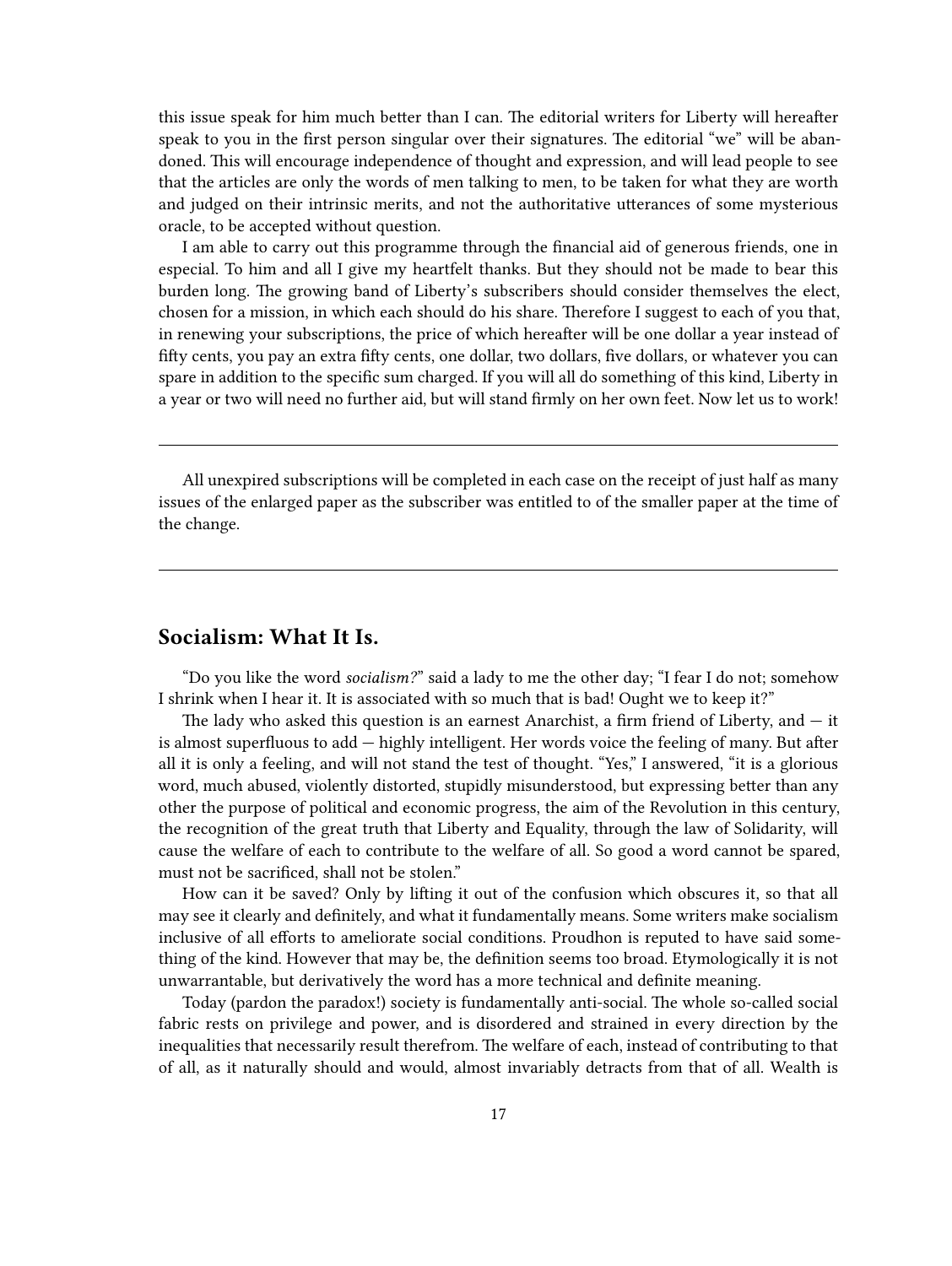made by legal privilege a hook with which to filch from labor's pockets. Every man who gets rich thereby makes his neighbor poor. The better off one is, the worse off the rest are. As Ruskin says, "every grain of calculated Increment to the rich is balanced by its mathematical equivalent of Decrement to the poor. The Laborer's Deficit is precisely equal to the Capitalist's Efficit."

Now, socialism wants to change all this. Socialism says that what's one man's meat must no longer be another's poison; that no man shall be able to add to his riches except by labor; that in adding to his riches by labor alone no man makes another man poorer; that on the contrary every man thus adding to his riches makes every other man richer; that increase and concentration of wealth through labor tend to increase, cheapen, and vary production; that every increase of capital in the hands of the laborer tends, in the absence of legal monopoly, to put more products, better products, cheaper products, and a greater variety of products within the reach of every man who works; and that this fact means the physical, mental, and moral perfecting of mankind, and the realization of human fraternity. Is not that glorious? Shall a word that means all that be cast aside simply because some have tried to wed it with authority? By no means. The man who subscribes to that, whatever he may think himself, whatever he may call himself, however bitterly he may attack the thing which he mistakes for socialism, is himself a Socialist, and the man who subscribes to its opposite, and acts upon its opposite, however benevolent he may be, however wealthy he may be, however pious he may be, whatever his station in society, whatever his standing in the Church, whatever his position in the State, is not a Socialist, but a Thief. For there are at bottom but two classes — the Socialists and the Thieves. Socialism, practically, is war upon usury in all its forms, the great Anti-Theft Movement of the nineteenth century; and Socialists are the only people to whom the preachers of morality have no right or occasion to cite the eighth commandment, "Thou shalt not steal!" That commandment is Socialism's flag. Only not as a commandment, but as a law of nature. Socialism does not order; it prophesies. It does not say: "Thou shalt not steal!" It says: "When all men have Liberty, thou wilt not steal."

Why, then, does my lady questioner shrink when she hears the word *socialism?* I will tell her. Because a large number of people, who see the evils of usury and are desirous of destroying them, foolishly imagine they can do so by authority, and accordingly are trying to abolish privilege by centering all production and activity in the State to the destruction of competition and its blessings, to the degradation of the individual, and to the stupefaction of society. They are wellmeaning but misguided people, and their efforts are bound to prove abortive. Their influence is mischievous principally in this,— that a large number of other people, who have not yet seen the evils of usury and do not know that Liberty will destroy them, but nevertheless earnestly believe in Liberty for Liberty's sake, are led to mistake this effort to make the State the be-all and end-all of society for the whole of socialism and the only socialism, and, rightly horrified at it, to hold it up as such to the deserved scorn of mankind. But the very reasonable and just criticisms of the individualists of this stripe upon State Socialism, when analyzed, are found to be directed, not against the Socialism, but against the State. So far Liberty is with them. But Liberty insists on Socialism nevertheless,— on true Socialism, Anarchistic Socialism, the prevalence on earth of Liberty, Equality, and Solidarity. From that my lady questioner will never shrink.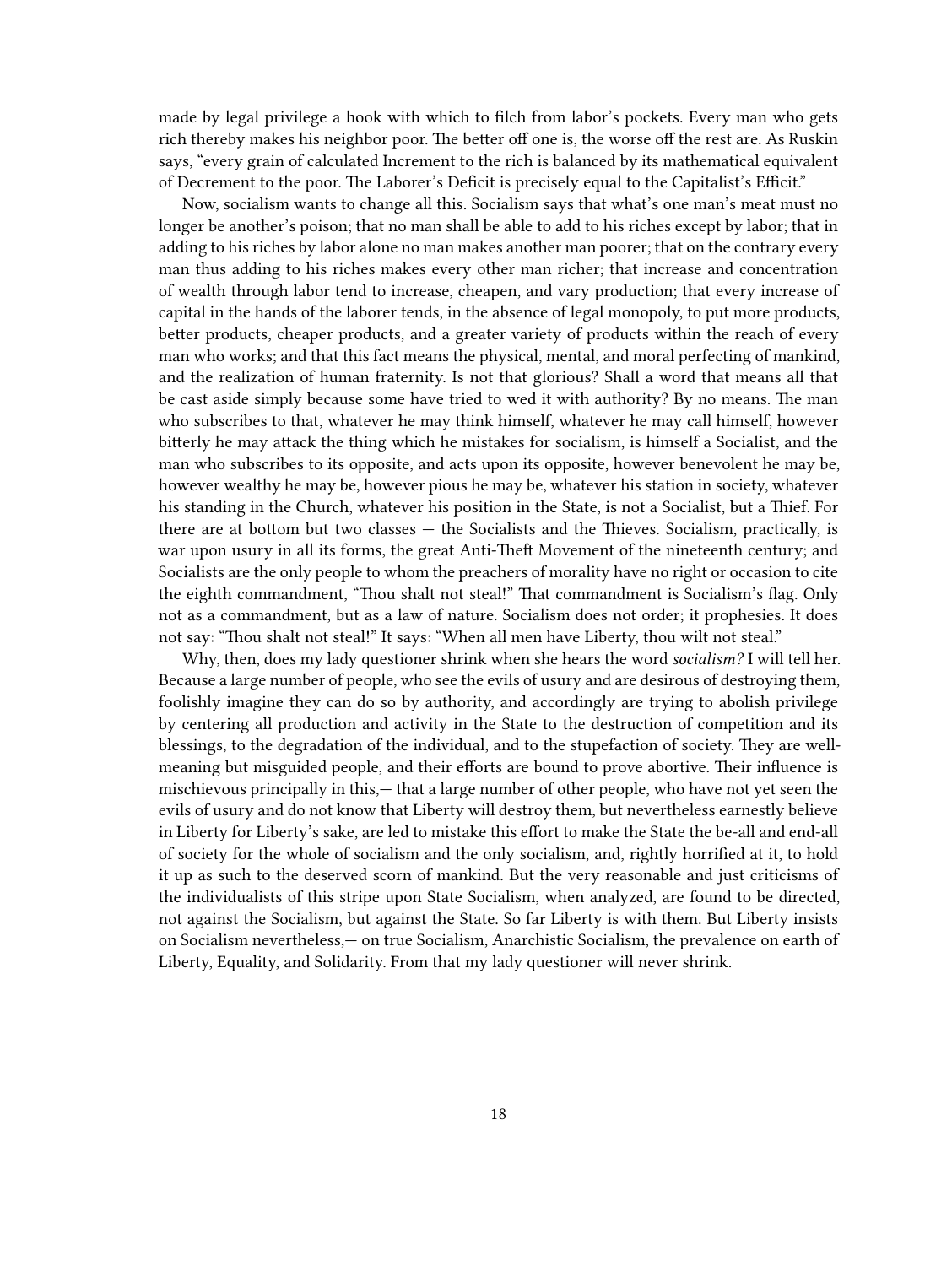#### <span id="page-18-0"></span>**The Sin of Herbert Spencer.**

Liberty welcomes and criticises in the same breath the series of papers by Herbert Spencer on "The New Toryism," "The Coming Slavery," "The Sins of Legislators," &c., now running in the "Popular Science Monthly" and the English "Contemporary Review." They are very true, very important, and very misleading. They are true for the most part in what they say, and false and misleading in what they fail to say. Mr. Spencer convicts legislators of undeniable and enormous sins in meddling with and curtailing and destroying the people's rights. Their sins are sins of commission. But Mr. Spencer's sin of omission is quite as grave. He is one of those persons inferred to in the editorial preceding this who are making a wholesale onslaught on Socialism as the incarnation of the doctrine of State omnipotence carried to its highest power. And I am not sure that he is quite honest in this. I begin to be a little suspicious of him. It seems as if he had forgotten the teachings of his earlier writings, and had become a champion of the capitalistic class. It will be noticed that in these later articles, amid his multitudinous illustrations (of which he is as prodigal as ever) of the evils of legislation, he in every instance cites some law passed, ostensibly at least, to protect labor, alleviate suffering, or promote the people's welfare. He demonstrates beyond dispute the lamentable failure in this direction. But never once does he call attention to the far more deadly and deep-seated evils growing out of the innumerable laws creating privilege and sustaining monopoly. You must not protect the weak against the strong, he seems to say, but freely supply all the weapons needed by the strong to oppress the weak. He is greatly shocked that the rich should'be directly taxed to support the poor, but that the poor should be indirectly taxed and bled to make the rich richer does not outrage his delicate sensibilities in the least. Poverty is increased by the poor laws, says Mr. Spencer. Granted; but what about the rich laws that caused and still cause the poverty to which the poor laws add? That is by far the more important question; yet Mr. Spencer tries to blink it out of sight.

A very acute criticism of Mr. Spencer's position has been made recently before the Manhattan Liberal Club by Stephen Pearl Andrews. Judging from the report in the New York "Truth Seeker," it is the best thing that Mr. Andrews has said in some time, and Liberty extends him her warmest thanks and congratulations. Room must be found for his remarks before long in these columns. He shows that Mr. Spencer has never once used the word "justice"; that he is not the radical *laissez faire* philosopher which he pretends to be; that the only true believers in *laissez faire* are the Anarchists; that individualism must be supplemented by the doctrines of equity and courtesy; and that, while State Socialism is just as dangerous and tyrannical as Mr. Spencer pictures it, "there is a higher and nobler form of Socialism which is not only not slavery, but which is our only means of rescue from all sorts and degrees of slavery." All this is straight to the mark, telling thrusts which Mr. Spencer can never parry.

But the English philosopher is doing good, after all. His disciples are men of independent mind, more numerous every day, who accept his fundamental truths and carry them to their logical conclusions. A notable instance is Auberon Herbert, formerly a member of the House of Commons but now retired from political life. He is, I believe, a member of the British nobility, but his wealth and position do not obscure his vision. While an enthusiastic adherent of the Spencerian philosophy, he is last outstripping his master. In a recent essay entitled "A Politician in Sight of Haven," written, as the London "Spectator" says, with an unsurpassable charm of style, Mr. Herbert explodes the majority lie, ridicules physical force as a solution of social problems, strips government of every function except the police and recognizes even that only as an evil of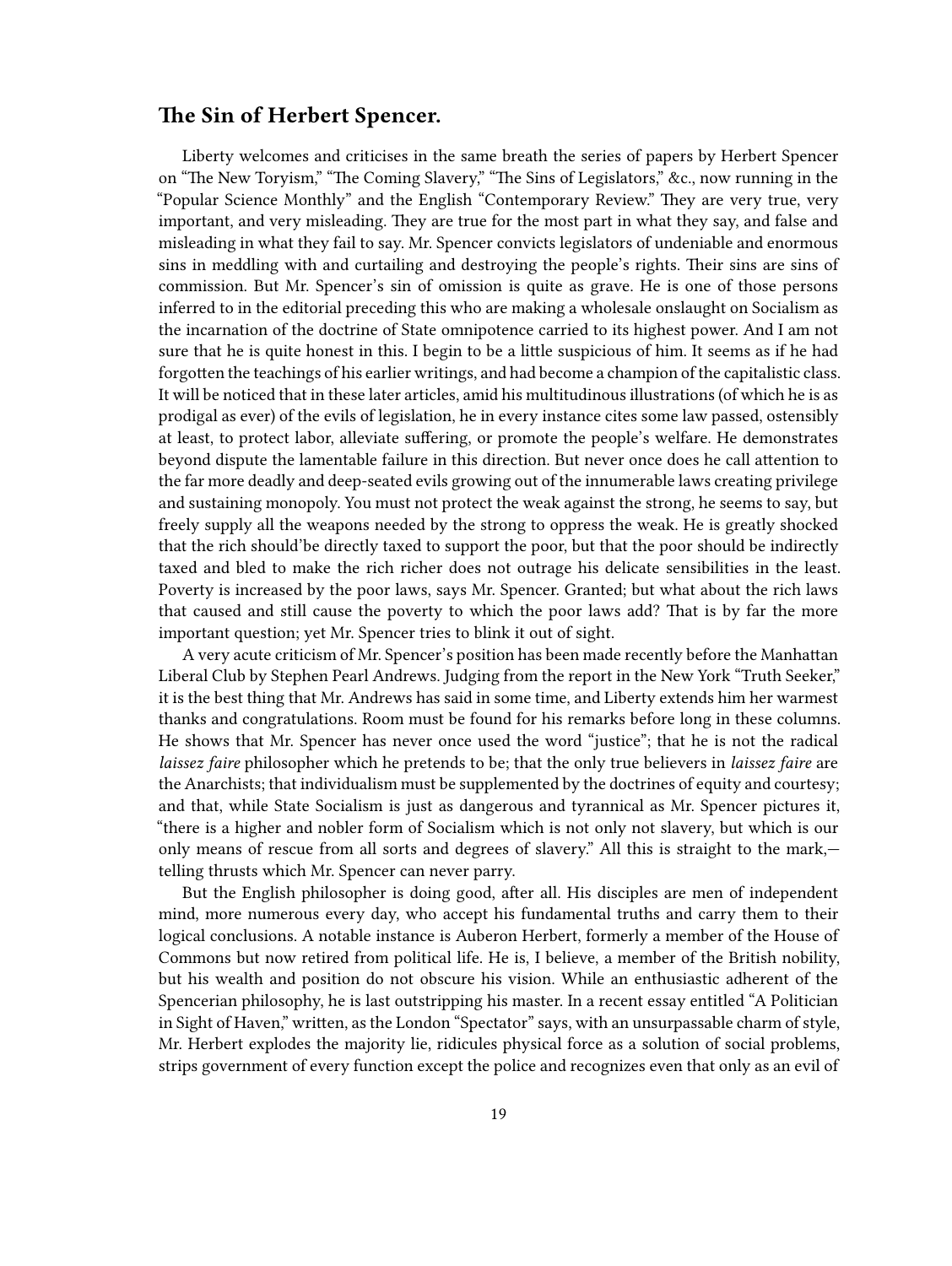brief necessity, and, in conclusion, proposes the adoption of *voluntary taxation* with a calmness and confidence which must have taken Mr. Spencer's breath away. To be sure, Mr Herbert is as violent as his master against socialism, but in his case only because he honestly supposes that compulsory socialism is the only socialism, and not at all from any sympathy with legal monopoly or capitalistic privilege in any form. Liberty will begin the publication of this essay in an early issue.

## <span id="page-19-0"></span>**The Curse of California.**

The railroad question in California has developed, to an extent unusual in so young a community, the evils and social disorders which grow out of all attempts to govern mankind with formulas and paper-constitution attorneyisms. Through the authority of the government, three or four men have been enabled to appropriate millions of acres of land and steal the labor of thousands of men in the building of railroads. Having stolen the results of this labor, they are protected in the enjoyment of their plunder by legislation and given an entire monopoly of the business of carrying in order that they may extort tribute from the people of California. Without the aid of the railroad the farmer cannot get his products to market and the trader cannot get his wares to his customers. The three or four men who own the railroad take advantage of their peculiar power to compel the farmer and the merchant to share with them their profits. There is no pretence on the part of these railroad robbers that charges are based upon the cost of service. Their rule is to charge all the traffic will bear. The result is that they have accumulated millions upon millions, and ground the laborer down until he is afraid to compete with the Chinaman for day wages in a State where there is room for half the population of the United States to live and work.

The Californians see this clearly enough, but, when it comes to putting a stop to the robbing, they grope in utter darkness for the remedy. Having been taught by the politicians from early childhood that pitiful lie that the ballot is the righter of all wrongs, they put their trust in a representative government and expect authority to stay the hand of the robber monopoly. Year after year are they sold by their representatives, and yet they do not see that the ballot is a sham. With superstitious reverence for whatever is done in the name of authority, these plundered and betrayed people submit to the laws passed by rascals who break their pledges and vote directly opposite to the way in which they are instructed to vote. It never appears to occur to the people that they are under no obligation to abide or be bound by the actions of these so-called representatives. When one legislature, railroad commission, or governor sells them out to the railroad banditti, they manifest their displeasure by electing another, and thereby putting themselves upon the auction block to be sold again. The best remedy for all these things which suggests itself to the Californian mind is the hanging of a legislator or two; but hanging is bad business, and changes none of the conditions of the problem. The only true solution of the problem lies in refusal to submit to the dictates of lawmakers or to respect the privileges conferred by government upon Messrs. Stanford, Huntington, and Crocker.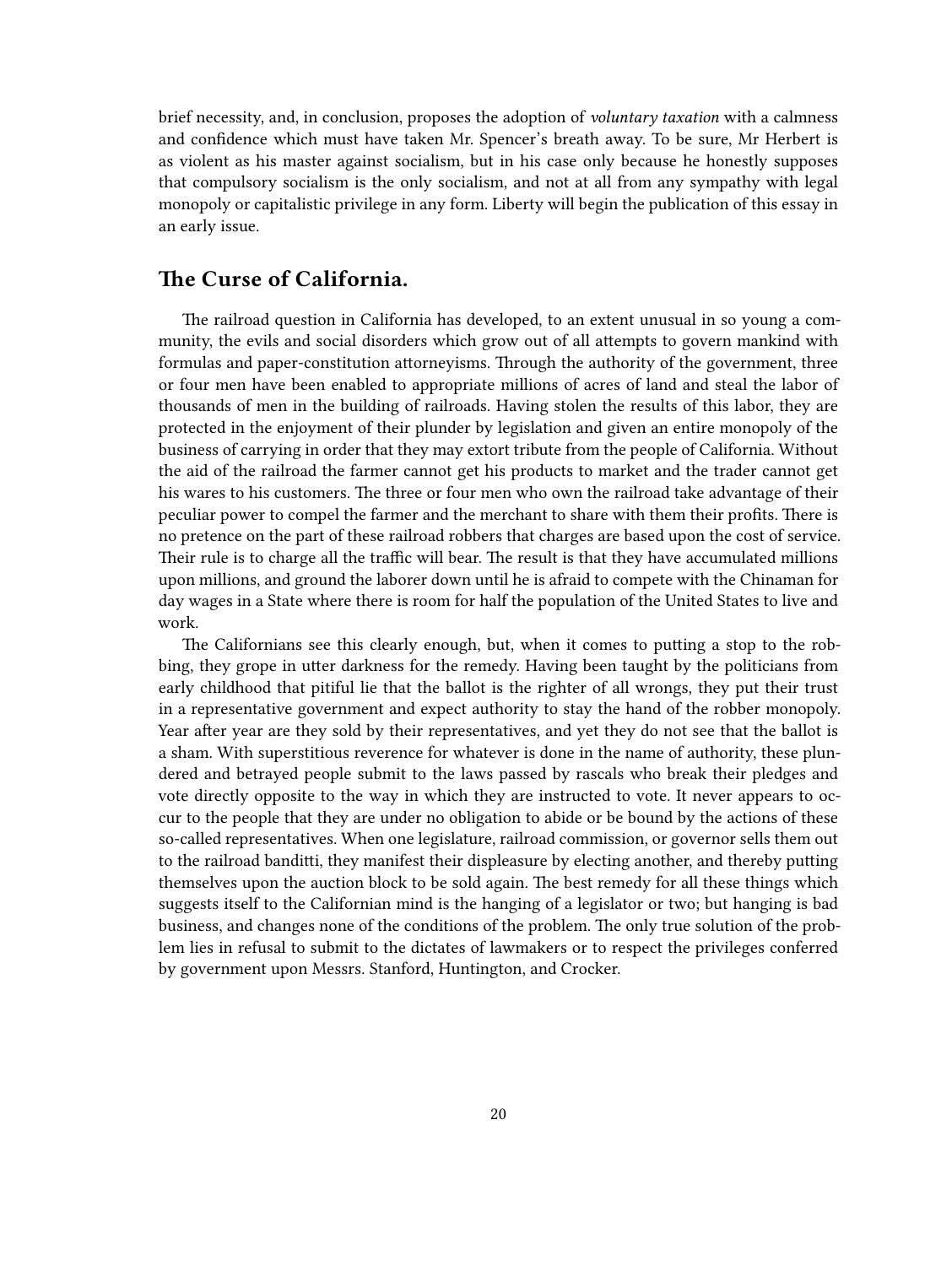### <span id="page-20-0"></span>**Anarchy in Alaska.**

"But what is to prevent people from stealing, fighting, and murdering, if you don't have a government?" That is the question which invariably occurs to one who hears of Anarchy for the first time,— yes, to many who hear the pleas of Liberty for the hundredth time and understand them not. Explaining that men are not born thieves and assassins, but that stealing, quarreling, and killing are fostered by authority and encouraged by law, is a labor of Sisyphus. It is useless to ask one of these believers in the total depravity of human nature if he would leave his work and turn burglar were he not restrained by fear of the law. He invariably says: "Of course not; you and I would not do those things, but there are others who would. Just look at the crimes committed even now in spite of the law, and see the class of people who live in the worst quarters of our great cities. Do you want to turn them loose with no restraint upon their passions?" It is hard to answer such an argument, because the answer involves the demonstration of all the truths upon which the idea of Liberty is founded, and, unless one sees clearly the justice of individual sovereignty, he can understand nothing of the answer. He will argue in a circle and end where he started, with thanking God that he is not as other men are and deploring the innate and invincible wickedness of the other men. It is clear to me that injustice is the cause of all crime, and that the idea of authority is at the bottom of all social injustice; but I find it difficult to make these things clear to one who persists in regarding "justice" and "authority" as one and the same thing. If I should have the mischance to find a man so dull as to be unable to detect the difference between water and fire, doubtless I should be quite unable to convince him by logic that water will put out fire. But it might be of some benefit to his understanding, should I take him to see the engines play upon a burning house.

Perhaps when our *bourgeois* friend sees that people do exist peaceably without the restraints of authority, he may admit that human nature is not essentially and incurably bad. Lieutenant Ray, who was in command at the Arctic colony on Point Barrow, tells some strange things about two tribes of natives living in that neighborhood. Neither tribe holds allegiance to any chief or ruler. No congresses or legislatures have as yet broken in upon the rude mode of living. They are Anarchists in the full sense of the word. Each man is his own chief, and, strange as it may seem, Lieutenant Ray pronounces them the best governed and happiest people in the world. There appears to be no clashing of interests among them, and no bully has ever yet come to the front and bulldozed the tribe by asserting that might made right. Fighting and quarrelling are unknown. Ray says he never saw a child punished in any form, and yet he reports the children as well-behaved, modest, and honest. As high as twenty-five children have visited the station at one time, and their deportment would be such that he could not help but notice the striking contrast between them and the children who had all the advantages of civilization. However small the child might be, it never intruded itself into uninvited places. No matter how many tools, articles of clothing, or provisions were scattered around, the lieutenant never saw them touch a thing, much less try to appropriate or steal them. If anything was given a child, it showed its appreciation thereat, sometimes in words, but more often in smiles, and by informing its playfellows that he or she had been shown especial favors by the great white captain. The only blow Ray ever saw struck in these tribes was by a husband, who boxed his wife's ears for supposed infidelity. Thieving is seldom known among the men or women of the tribes, and, when it does occur, there is no punishment for the crime. Possession appears to be nine points of law with them. A police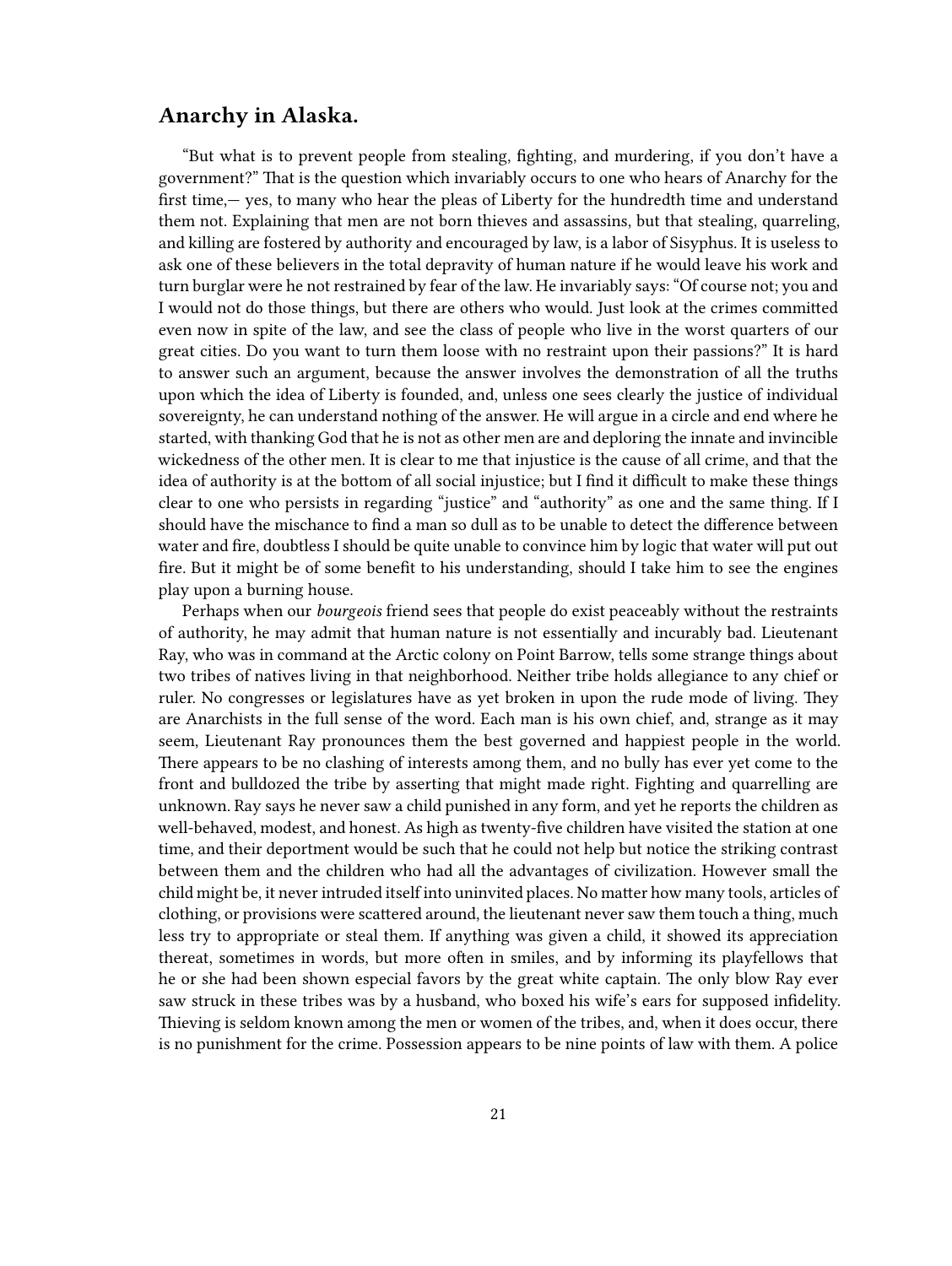court would soon become bankrupt there. Neither tribe appears to have any marriage ceremony. If the man is willing and the woman also, there is no legal impediment, and the twain are as one.

These Alaskans are benighted heathen; the light of the gospel has never illumined their unregenerate souls. Christian civilization has never extended its beneficent influence over their inhospitable land. Education, that *bourgeois* Balm of Gilead, has never been applied to their social system. They do not even belong to the better element. They are primitive men and women living under natural law and restrained by no paper constitutions nor attorney formulas. And yet, O my authority-worshipping, Pharisaical friend, these poor, ignorant heathen neither lie, nor steal, nor murder, nor think themselves better than their neighbors. Do you think justice can reign nowhere on the face of this planet outside of the Arctic circle?

#### <span id="page-21-0"></span>**A Lesson to Apostates.**

Never in the history of agrarian movements was a man crowned with greater opportunities or with more potent logic than Michael Davitt, the founder of the Land League. Acting at first upon the verdict of his own native common sense, he walked forth with ever firmer and heavier tread heralding to the galled and disinherited tenants of Ireland the great truths that access to the soil is the common right of all, that usury is theft, and that the most grinding and immoral usury-tax of all is rent.

Armed with these potent inspirations and with the courage to give them voice, Davitt soon emerged from comparative obscurity to be the most "dangerous" man in Europe. Had he stood on his own individuality, rested his laurels solely upon the merits of truth and passive resistance, and ignored such truckling political frauds as Charles Stuart Parnell, he might have developed a bloodless revolt against rent tribute such as the world never before witnessed.

But scarcely did we see him mounted upon the radical wave that had begun to sweep home upon landlordism before he showed signs of that fatal weakness which stamped him a man inferior to the situation. Awed by the linkage and political glamor of Parnell, he began to barter away his integrity in a ridiculous and dishonest attempt to show that there was really no essential difference between himself and the latter, even condescending to the pitiable stultification of elevating Parnell to the first place by right and merit in the leadership of Ireland's cause.

It was while in this pasty and pliable condition that his real destroyer slipped in upon him, and frittered out what was left of mental sanity and integrity in poor Davitt. That man was Henry George, fresh from the capture of another deluded victim, Patrick Ford. Singular it is that Davitt and Ford, the authors and soul of the glorious Land League movement which culminated in the cry of "Pay No More Rent!" should have become so easy prey, body and soul, to the monstrous absurdities of George. But such was fate, and as a result Davitt is to-day ready in disgust to drop out of sight into exile, Ford is in a sickly sweat between somewhere and nowhere on the economic fence, and George himself is beginning to realize the utter failure of his silly scheme as the victims gradually wake up to a sober second thought.

The late pontifical speech of Parnell at Drogheda, in which he made hash of what was left of Davitt and threw it into the political swill-tub, is painful reading in view of the lingering sympathy which clings to Davitt and the contemptible shallowness and stealthy political cunning of Parnell, Yet whoever will read his speech will see that the career of Davitt, in sucking in the Henry George bait with a gulp and vomiting up all that made the Land League possible, lays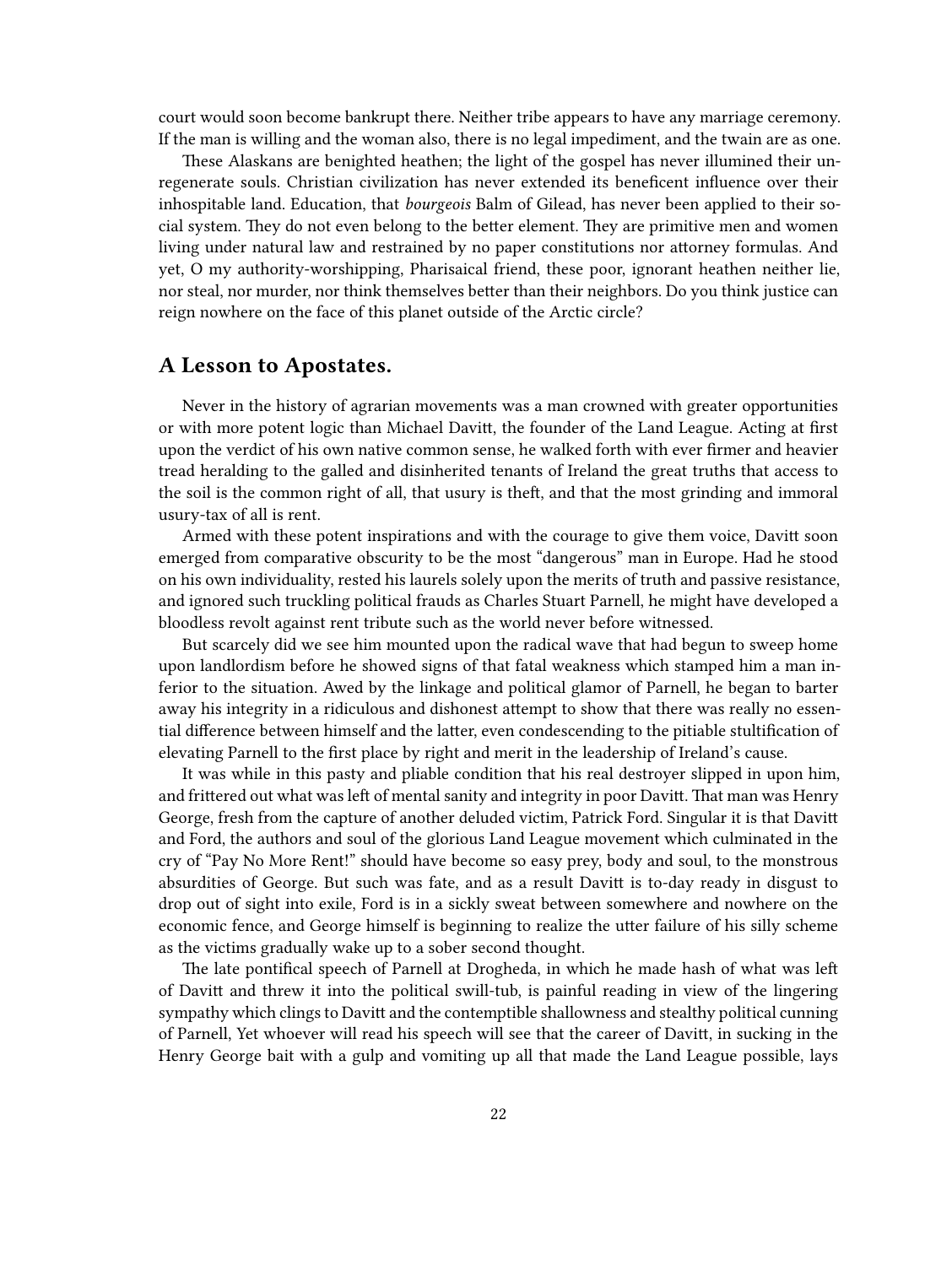him utterly helpless under Parnell's political scalpel, and logically bars him from any manner of affiliation with any branch of the recognized Irish movement.

When this fatal apostasy of Davitt and Patrick Ford appeared at a critical juncture, the dearest and deepest friends of both, foreseeing the inevitable result, attempted to save them by showing up the monstrous fallacies of George in the columns of the "Irish World." They were deliberately barred out, while praises of George filled from week to week the columns formerly headed by Davitt's old Land League cry of "Pay No More Rent!" To-day, with George come home in failure to roost and Davitt banished from the Irish movement, the editor cf the "Irish World" may well indulge in some profitable reflections upon the dangers of swallowing with a gulp patent economic blubber, and then rashly fortifying himself against an antidote by the illiberal device of barring out honest criticism.

## <span id="page-22-0"></span>**A Second Letter to Thomas F. Bayard, Challenging His Right, and That of All Other So-called Senators and Representatives in Congress, to Exercise Any Legislative Power Whatever over the People of the United States.**

#### *To Thomas F. Bayard of Delaware:*

Sir,— In your speech at Brooklyn, N.Y., on the 5th of April last, in response to the toast, "*The Supreme Law of the Land*," you indulged in this astonishing flight of *unveracity:*

"Room for His majesty! Room for His majesty! Whose voice is the conscience of the American people, and whole throne is in the American heart! I speak now of the Supreme Law of this Land! What is it? *It is liberty,* clad in the words, and manifested in the forms, of the written charter of our government, ordained to secure it [liberty] for us, and for our posterity! I mean by this, that the Supreme Law of this Land, *declared to be so in the charter itself*, [What better proof can be required that it is the Supreme Law, than its own declaration that it is so!] is, by its observance, *the true and only means of maintaining liberty in this land!* Neglect it, forget it, disregard it, disobey it, weary of its commands, and you neglect, you disregard, and you will lose, liberty itself! Obey it, cherish it, studiously respect it, and liberty will flourish, and bless us and our posterity! I don't think that these simple conditions can need more than this simple statement. [Oh, yes, they need a little proof.] They are sublime in their simplicity! They are incalculable in their value! They are mighty in their truth!"<sup>5</sup>

Don't you think, Sir, that your own "simplicity" is a little "sublime," when you tell us that this paper, the constitution, which nobody ever signed, which few people ever read, which the great body of the people never saw, and about whose meaning no two persons ever agreed, is "*the Supreme Law of the Land?*" That it is "the conscience of the American people?" That it is the voice of liberty itself? and that "*its observance is the true and only means of maintaining liberty in this land?*"

Yet again and again, throughout your speech, you repeat the idea, that this so-called constitution, which nobody ever signed, which few people ever read, which the great body of the people

<sup>&</sup>lt;sup>5</sup> The above extract from your speech is taken from the Boston "Sunday Herald" of April 6, 1884.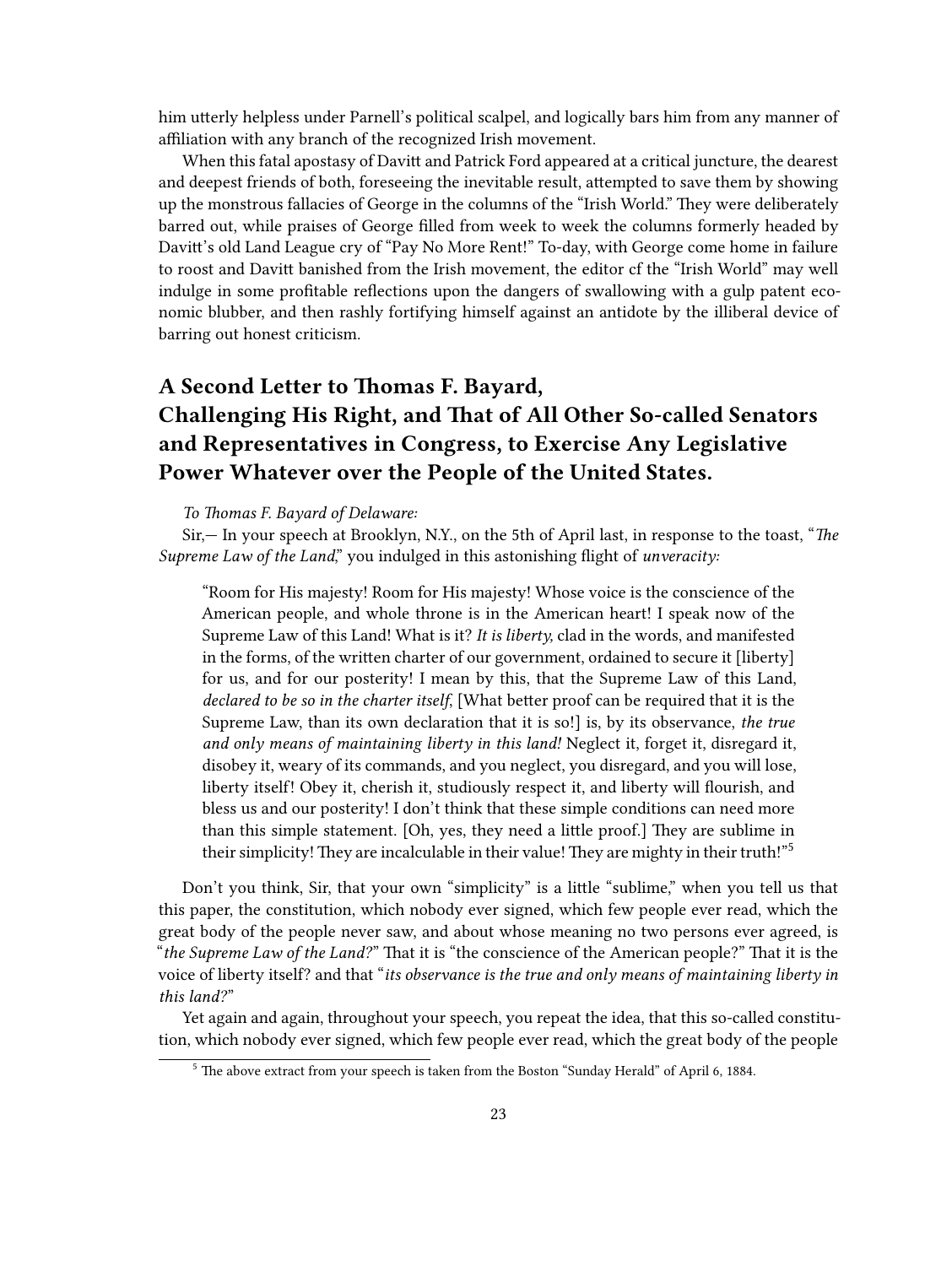never saw, and about whose meaning no two persons ever agreed, is "*The Supreme Law of this Land!*"

Sir, where did this wonderful constitution come from, that you should describe it as "*The Supreme Law of this Land?*" Was it let down from the skies by a higher than human power? Was it a revelation from a higher than human wisdom? Did it originate with any body who had any rightful authority to impose it upon the people of this country? Was it not concocted in secret conclave, by some forty men, who had no more authority over the people of this country, than any other forty men in it? Was it originally sanctioned by any body but a few white, male adults, who had prescribed amounts of property? And who, by virtue of that property, presumed to announce themselves as "*We, the people of the United States;*" and to "*ordain and establish*" this constitution on their own authority alone? Was it not practically a conspiracy, on their part, to impose their arbitrary will upon a or, ignorant, and scattered people, who were too weak to resist?

And is not this constitution kept in operation today solely by men – not more than one-fifth of the whole people – who give their votes in secret (by secret ballot), solely because they dare not give them in a way to make themselves personally responsible for the acts of their agents? And what are these votes, given in secret, interpreted to mean, other than that the whole fifty millions of people – four-fifths of whom are allowed no voice in the matter – surrender all their natural rights to life, liberty, and property into the hands of some four hundred men, who are to be held to no responsibility whatever for the disposal they make of them?

Sir, this declaration of yours, that the constitution (so-called) is "*the Supreme Law of this Land,*" is utterly, flagrantly, shamefully false. *Justice alone is the Supreme Law of this land, and of all other lands*. And if you do not know it, your ignorance is so dense as to be pitiable. And if the audience that applauded your speech do not know that justice itself is the only supreme law of this, or any other, land, their ignorance is also so dense as to be pitiable.

And it is not because *your* "Supreme Law of the Land," the constitution – *but because the supreme law of justice* is "neglected," "forgotten," "disregarded," and "disobeyed," that our liberty is lost; or, rather, never had an existence. And if you and your audience do not know that such is the truth, your and their ignorance is certainly deplorable.

And let me repeat, what I have heretofore said to you, that justice is a science to be learned, like any other science, and not any thing that can be made, unmade, or altered, by constitutions, or Congresses, or any other human power. This is a fact, of which you and other legislators, as you call yourselves, are strangely oblivious.

In your speech, you attempted to picture to your audience how "the loss of liberty," in this land, and all the direful consequences of that loss, result from "the unbridled will of a congressional majority."

But for some reason, or another, you did not see fit to tell your audience where this "unbridled will of a congressional majority" had its origin. Perhaps you had forgotten it; although I had pointedly reminded you of it long ago. It will do you no harm, and may perhaps do you good, to be reminded of it again. Let me then say to you gain, that all this "unbridled will of a congressional majority," which you hold up to our view as the sole cause of our "loss of liberty," had its origin – its fountain head<sup>[2]</sup> in that very constitution – that same "Supreme Law of this *Land*" – "whose observance," you tell us, "*is the true and only means of maintaining liberty in this land!*"

In proof that such is the truth, I give you again the very words of the constitution itself. They are these: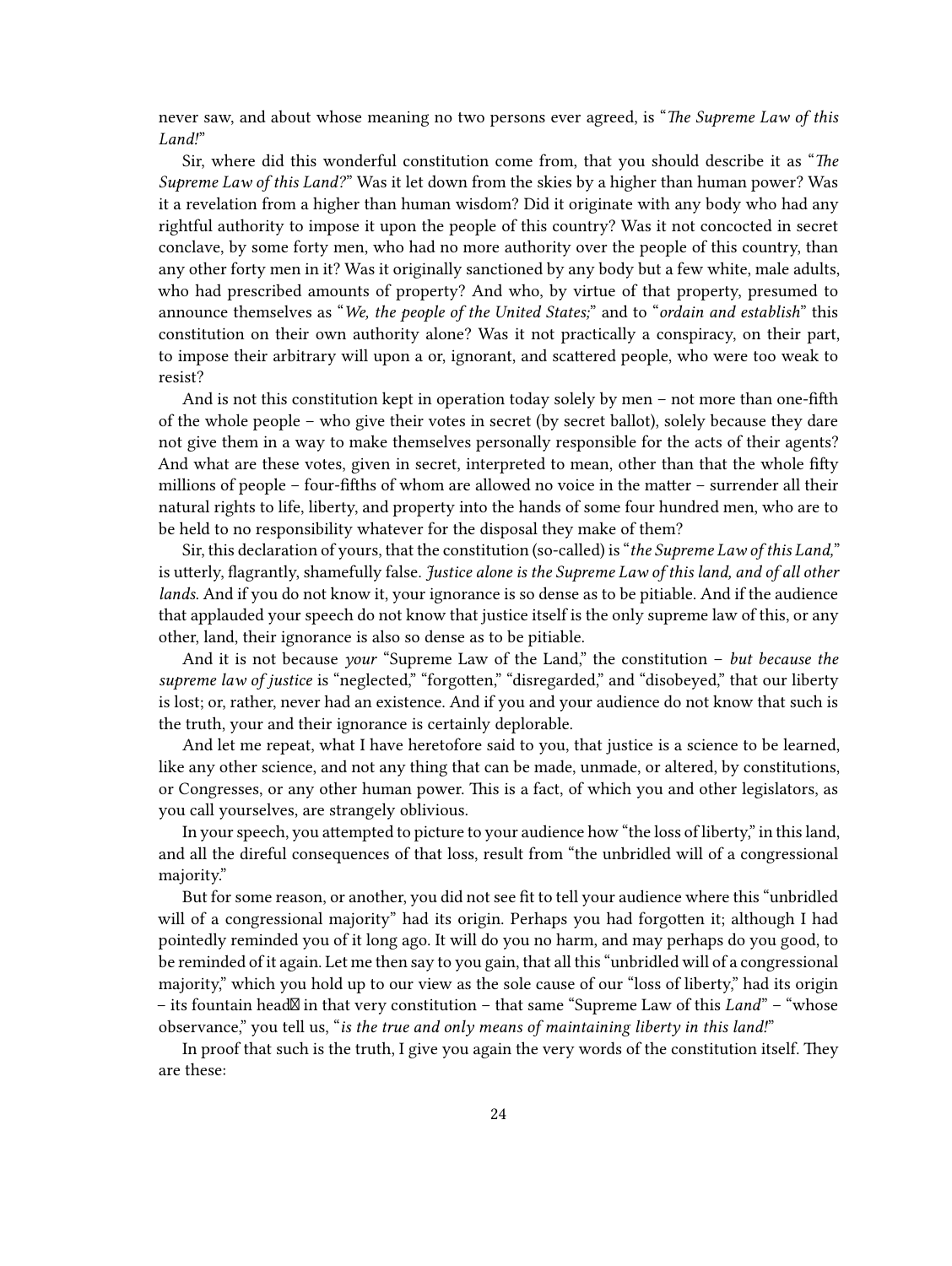For any speech, or debate, [or vote] in either house, they [the senators and representatives] shall not be questioned [held to any legal accountability] in any other place. *Const., Art. I, Sec. 6.*

Here you see, Sir, that this "unbridled will of a congressional majority," of which you profess such a horror, is simply the legislative will of men, who, by *your* "Supreme Law," are made wholly irresponsible for the laws they make.

Do you expect men to act otherwise than according to their "unbridled will," when you have put into their hands all power over the property, liberty, and lives of their fellowmen, and guaranteed them against all responsibility for the disposal they make of them?

Do you not know that this freedom from all responsibility for their acts was guaranteed to them, solely that they might dispose of the property, liberty, and lives of their fellowmen, according to their own "unbridled will?"

Plainly the one only motive, purpose, or effect of this provision of the constitution is to let loose upon the people "the unbridled will of a congressional majority;" that very "unbridled will," which you denounce, and truly denounce, as fatal to liberty.

Is it possible that you had forgotten this provision of the constitution, when you declared that "its observance" was "the true and only means of maintaining liberty in this land?"

Have you yourself ever read the constitution; or are you as ignorant of it as are the people generally, who submit to it?

If you have ever read the constitution, what do you mean by telling us that it authorizes any legislation at all, except such as "the unbridled will of a congressional majority" may choose to enact? Can you tell us what other legislation it authorizes? Or what other purpose it has than simply to organize, and give effect to, "the unbridled will of a congressional majority?"

And yet you extol it, and fall down and worship it, as if it were the very oracle, the very soul, of liberty itself?

Sir, when you declare the constitution to be "the Supreme Law of this land," and that "its observance is the true and only means of maintaining liberty in this land," do you not see that you are saying, in effect, that abject submission to "the unbridled will of a congressional majority" is "the true and only means of maintaining liberty in this land?"

Do you not see that you are declaring in the same breath, that abject submission to "the unbridled will; of a congressional majority" is both liberty and slavery? And, consequently, that under the constitution, liberty and slavery are one and the same thing?

Have you lost your senses, that you can talk in this absurd and self-contradictory manner?

You talk of the "insolence" of this "unbridled will of a congressional majority," as if it were something at which you have reason to be surprised, amazed, or indignant. But are you really such a simpleton as to expect any thing but "insolence" from "the unbridled will" of men intrusted with unlimited power, and guaranteed against all responsibility for their acts?

You seem to be astonished at the recent decision of the supreme court, giving congress all powers not expressly prohibited; and especially all such [unlimited] powers as are exercised by "other civilized governments." But that decision is easily accounted for – in this wise: That court had read the constitution, and sworn to support it, (art. 1, sec. 6, as well as the rest); and they saw that it authorized no legislation at all, except such as "the unbridled will of a congressional majority" might choose to enact; that it authorized no government at all, except one by "the unbridled will of a congressional majority."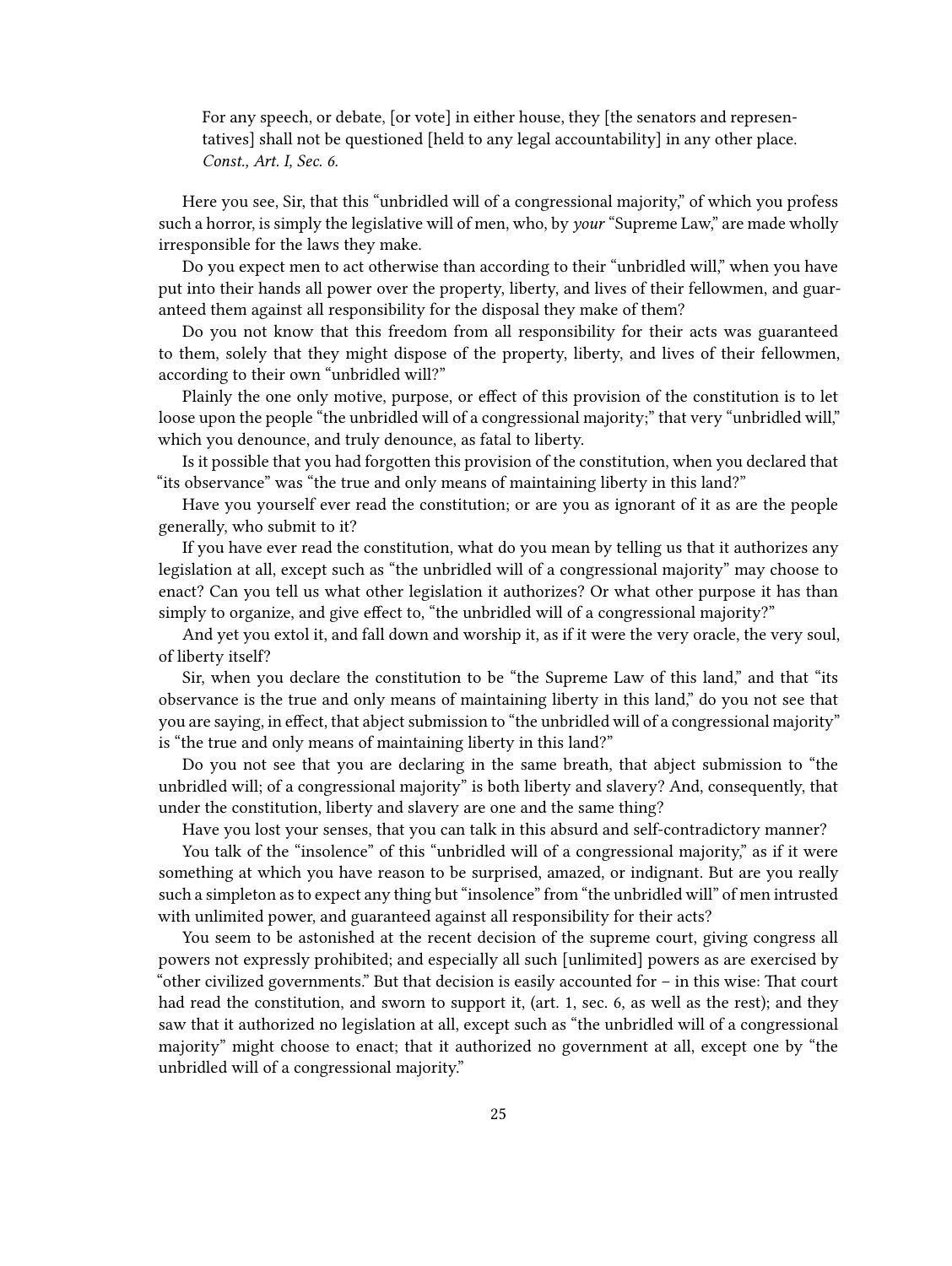That court saw, too, that it was itself created and sustained only by "the unbridled will of a congressional majority;" that it owed its very existence to, and was a mere dependent creature of, that "unbridled will;" that it was suffered to exist for no other purpose than to give its sanction to that "unbridled will;" and that, so soon as it should cease to perform that function, its occupation would be gone.

Are you so blind as not to see all this? Why, then, are you surprised that this dependent creature should fail to attempt the absurd and impossible task of imposing restraints upon "the unbridled will" of its own creator, sustainer, and final judge? If that court ever should attempt to impose restraints upon "the unbridled will" of its creator, which do you think would be likely to get the worst of it, the creature or the creator?

But what is your remedy for "our loss of liberty?" and for our subjection to "the unbridled will of a congressional majority?"

Let the nation now open all its ears, and hear your remedy!

It is "State Rights! State Rights!"

And what are State Rights? Are they any thing else than subjection to "the unbridled will of *legislative* majorities?" Do not all, or very nearly all, the state constitutions expressly prescribe that their law-makers shall be exempt from all legal accountability for the laws they make? Do they not prescribe that all legislation shall be such, and only such, as "the unbridled wills of majorities" shall see fit to enact? Certainly they do. And is not "the unbridled will of majorities," in the state legislatures, just as inconsistent with liberty, and just as fatal to liberty, as is "the unbridled will of congressional majorities" Certainly it is. Clearly there is no difference of principle between them. Your only remedy, therefore, for our loss of liberty, and our subjection to "the unbridled will of a *congressional* majority," is to put ourselves under subjection to "the unbridled will of majorities" in the state legislatures!

You do not proposed to abolish outright the legislative power of these "unbridled *congressional* majorities." Oh, no; you only propose to hold them somewhat in check by opposing to them "the unbridled wills of legislative majorities" in the states!

You imagine that in the contests which these "unbridled majorities," in the states and the nation, will naturally get into with each other, over the people – the carcass they are all fighting for – the carcass itself will escape unhurt!

Oh, Sapient Senator! Can the world ever pay you for giving it such wisdom! Such an infallible recipe for saving to mankind their liberty! Such a miraculous safeguard against "the unbridled will of a congressional majority!"

Sapient, Oracular Senator, your remedy is absurd and spurious altogether. It is utterly inadequate – it has no tendency whatever – to save us from "the unbridled will of *legislative* majorities." It only multiplies the number of such majorities, without at all altering their character. If you cannot see this, I repeat that you are mentally an object of pity.

What, then, is the remedy? Is "the unbridled will" of a legislative *minority* any less inconsistent with, or any less fatal to, liberty, than is "the unbridled will of a *majority*?" Plainly not at all.

But all legislation must necessarily proceed from "the unbridled will" of either a majority, or minority; for there are on earth no other lawmakers than majorities and minorities.

Do you not see, Sir, that you are in a dilemma? And that there is only one door of escape from it? It is this: *We want no legislation at all.* We want only justice and liberty; and justice and liberty are one.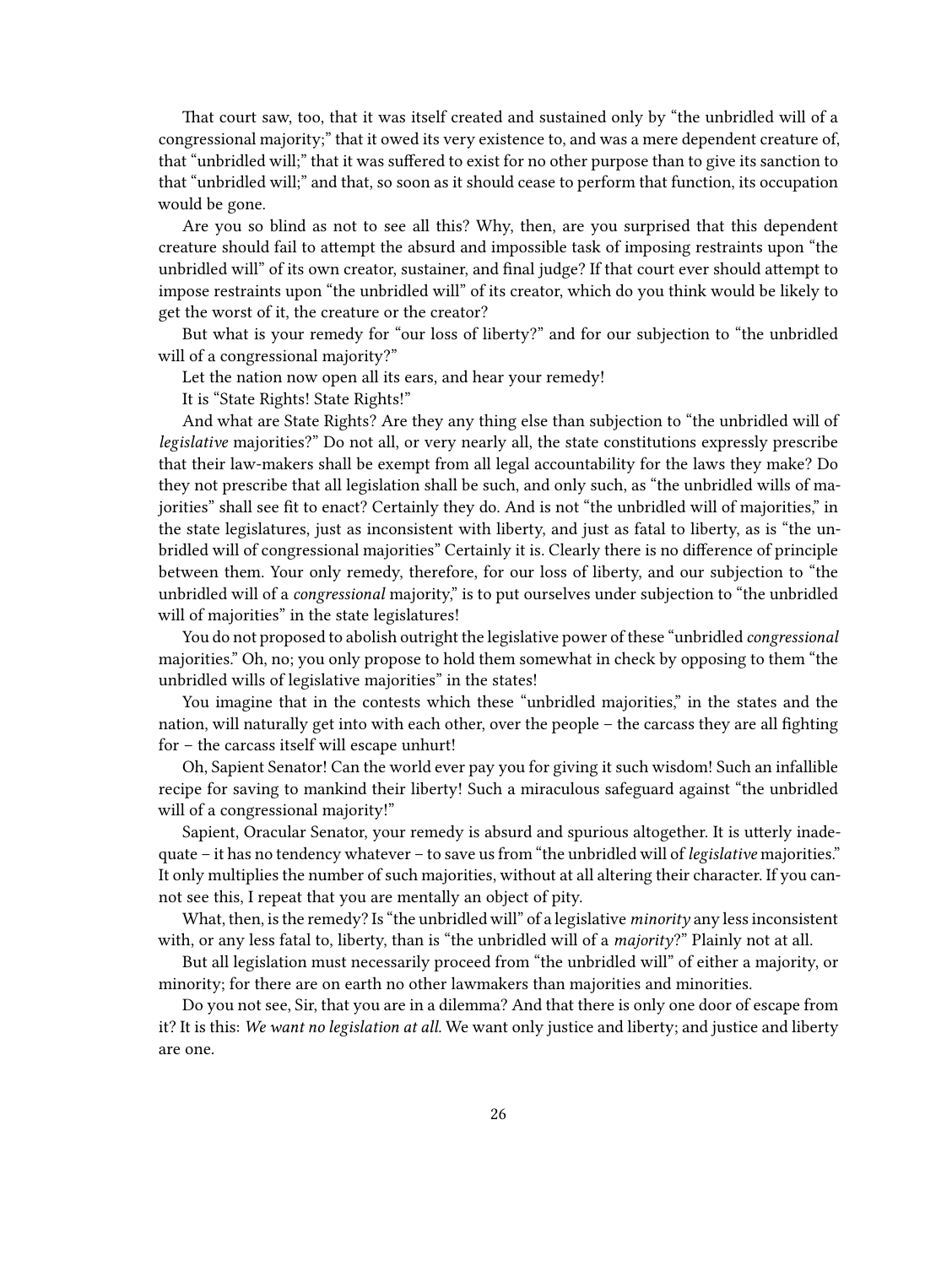Justice, I repeat, is the supreme law of this land, and of all other lands. And being everywhere and always the supreme law, it is necessarily everywhere and always the only law. And justice is a science to be learned; and not any thing that majorities, or minorities, or any other human power, can make, unmake, or alter. It is also so easily learned that mankind have no valid excuse for attempting to set up any other in its stead.

Sir, this constitution, which you declare to be "the Supreme Law of this Land," had its origin solely in "the unbridled will" of some majority, or minority – neither of which had any right to establish it. And neither you yourself, nor any one of your associate senators or representatives, has any authority whatever under it, except such as you have derived from "the unbridled will" of some majority, or minority, who had no right to delegate to you any such power, but who took it upon themselves to destroy the liberty of their fellow-men, and usurp an irresponsible dominion over them. And you and all your associate legislators in congress are today nothing else than the servile and criminal agents of "the unbridled wills" of the majorities, or minorities – no matter which – that selected you to do their bidding; and that will discard you, and put others in your places, the moment you fail to do it.

Was it necessary for me to tell you this, to make it clear to your own mind?

But, Sir, notwithstanding all the absurdities and self-contradictions, by which you had stultified yourself, you could not close your speech without making a still further attack upon the credulity of your audience. This you did by your assertion that "*Politics is not a trick! Government is not a swindle!*" 6

This declaration is certainly "important, if true." And I do not wonder that you felt the necessity of uttering it. But if it be true, perhaps you can tell us by what power, or what process, fifty millions of people became divested of all their natural, inherent, inalienable rights of life, liberty, and the pursuit of happiness, and all these rights became transferred to, and vested in, four hundred men, to be disposed of by "the unbridled will of a majority" of them. Do you think that any jugglery of votes, by even ten millions of men, can have really accomplished such an astonishing and wholesale transfer of men's natural, inherent, and inalienable rights? Just mark the words, *natural, inherent, and inalienable,* if you wish to comprehend the impossibility of what you assert. Yet you are bound to say that all this was possible, if you say that the four hundred have now any valid authority whatever for even trespassing upon the least of all these natural, inherent, inalienable rights; for, if they have any valid authority for trespassing upon the least of them, they have an equally valid authority for striking the whole of them out of existence. And this is really the theory on which our government now acts. It acknowledges no limits to its own power; and consequently denies the existence of any natural rights whatever remaining inn the people. If, in all this alleged transfer of rights, from the people to the government, there has been no "trick," and no "swindle," it is because the whole transaction has been a simple, open, naked, undisguised usurpation and robbery.

I hope you are not so blind as not to see this.

If, Sir, you should ever again pay your adoration to "*The Supreme Law of this land,*" and should call upon the rest of mankind to kneel with you, let me advise that – to prevent any confusion of ideas, and avoid any apparent contradictions – while expressing the same sentiments, you make some slight changes in your phraseology. I would suggest the following, as being more simple, more clear, and therefore preferable:

<sup>6</sup> This extract is taken from the report of your speech in the New York "Herald" of April 6.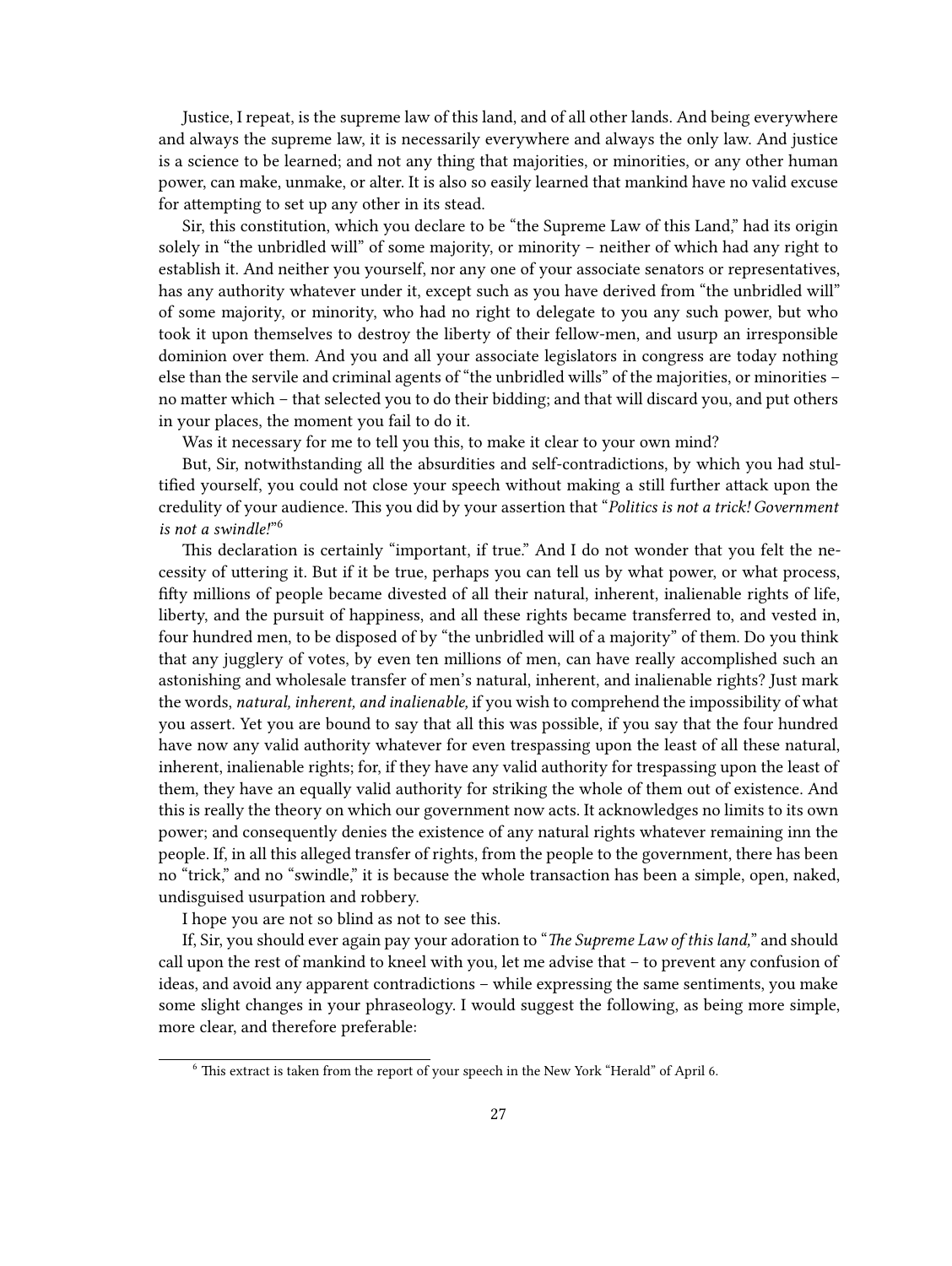Room for their Majesties! Room for their Majesties! Room for the unbridled wills of all legislative majorities, state and national! The more we have of them the better! They are the true and only means of maintaining liberty in this land! Neglect them, forget them, disregard them, disobey them, weary of their commands, and you neglect, you disregard, and you will lose, liberty itself! Obey them, cherish them, studiously respect them, recognize them as the Supreme Laws of this Land, accept them as the conscience of the American people, make your hearts their thrones, and liberty will flourish, and bless us and our posterity! I don't think that these simple conditions can need more than this simple statement. They are sublime in their simplicity! They are incalculable in their value! They are mighty in their truth!

Here you will see, Sir, that your ideas have been scrupulously preserved, while the form of expression has been, I hope, a little improved.

But lest some persons, who may listen to your exhortations, should be so dull, or so perverse, as to imagine that all this "liberty," which you promise them, would be only slavery under another name, let me advise that you assure them, upon your honor as one of those legislators whose "unbridled wills" they are to be required to obey, that "POLITICS IS NOT A TRICK! GOVERNMENT IS NOT A SWINDLE!"

If they should be so stolid as not to see the truth, or feel the force, of these asseverations, so "sublime in their simplicity," so "incalculable in their value," so "mighty in their truth," let me advise that you throw no more gems of political wisdom before such unappreciative creatures, but turn your back on them, and leave them to "lose their liberty."

Frankly yours, Lysander Spooner. Boston, May 17, 1884.

#### <span id="page-27-0"></span>**Thou Shalt Not Steal!**

Joseph Cook, the new Boston oracle, had a partially lucid "interlude" recently, and attempted to wrestle with Henry George's theories on the land question. The oracle is quite right in rejecting Mr. George's scheme for the nationalization of land, but his Interludeship does not give any good reason for the faith that is in him. Mr. Cook regards with pious horror any proposition to take the land away from the landlords, because that would be an attack upon the institution of property, and so he does Henry George the wretched injustice of saying: "The trouble with him is that he is not enough conversant with the commandment, 'Thou shalt not steal!'" Mistaken as Mr. George may be in his proposed solution of the social problem, anyone who knows him would trust to his honesty as confidently as to that of the oracular Jo Cook. In fact, the latter takes the more narrow view of the scope of the commandment. It has not yet dawned upon this eminent theologian's mind that rent is robbery and that all men have equal right to the use of the soil as they have to light and air. To take from landlords the privilege of levying taxes upon the occupants of the land would not be a violation of the commandment with which Mr. Cook professes to be so conversant. It would be substantial justice to the human race. Actual possession and use of land is one thing. Possession plus legal privilege is quite another thing. The first is a natural, equitable right. The other is robbery. The trouble with Henry George is that he thinks it would be right to substitute one great robber landlord for the many small robber landlords, and that it would change the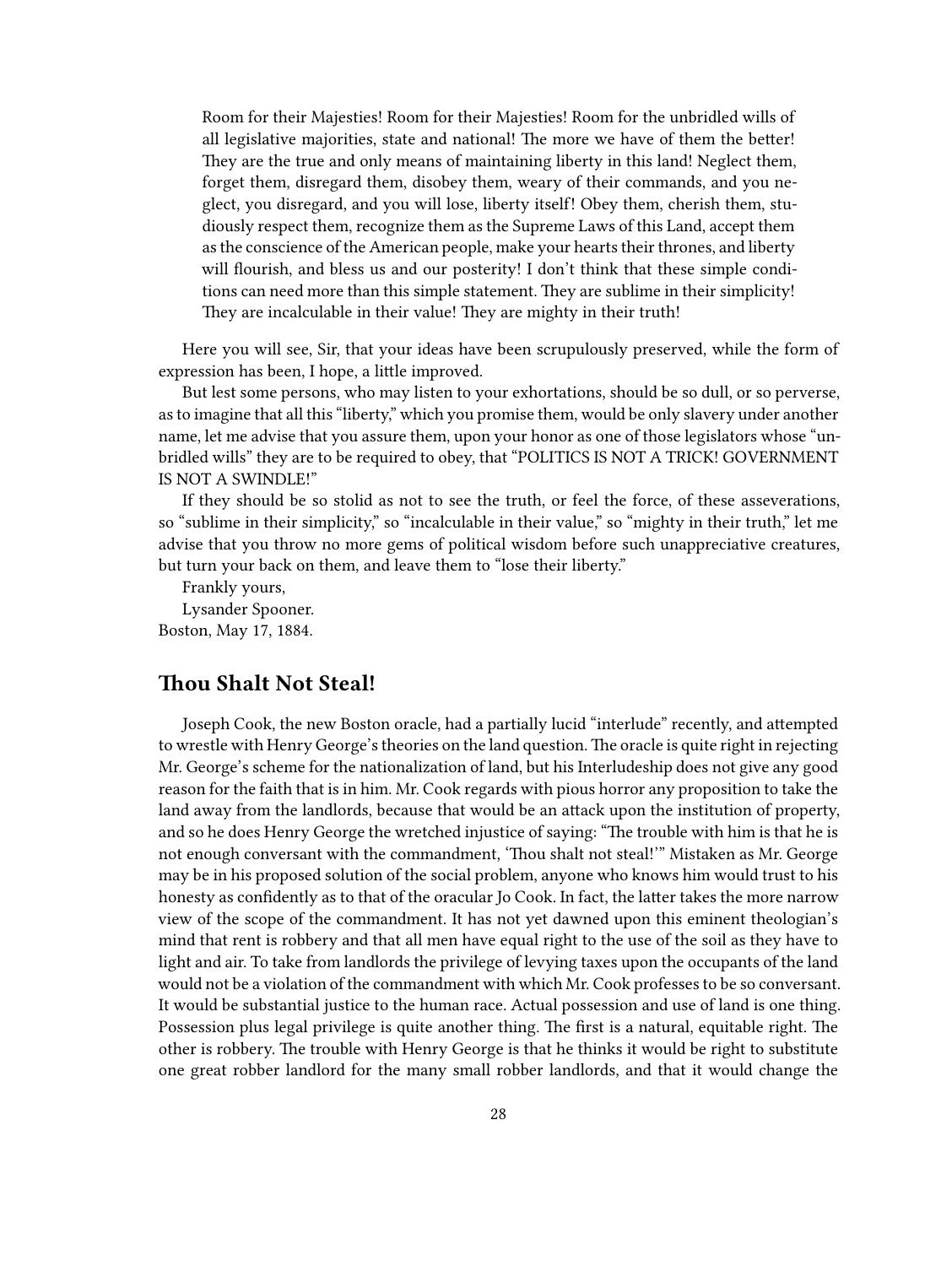merits of the case to call the plunder "taxes" instead of "rent." The trouble with Jo Cook is that he has a superstitious reverence for proprietorship, and thinks it stealing to compel a robber to make restitution. On the whole, brother Cook and brother George both need to inquire much deeper into the matter before they can understand the full significance of the commandment, "Thou shalt not steal!"

## <span id="page-28-0"></span>**The Generation of the Horse-Leech.**

The insatiable Grant family, having gone forth to shear the lambs of Wall street and come back shorn, again stands before the people in the attitude of an impudent and pertinacious beggar, demanding that the people shall be taxed for the General and his gambling progeny. When General Grant retired from office, his friends made up a purse of \$250,000 for him, and upon that sum and numerous other gifts and spoils which he had accumulated, it was supposed he might manage to loaf during the remnant of his life. But he wanted more, and so he sent his sons into Wall street to run a gambling bank in company with a more experienced swindler. The nominal capital was a certain sum of money, but the real working capital was the name of Grant, and the plan of operations was similar to that of a dishonestly conducted faro bank. The firm obtained loans by falsely representing that through the influence of General Grant it was enabled to swindle the government on contracts, and could afford to divide the spoils with the lenders in the form of usury. In this the firm of Grant & Ward unconsciously showed its correct appreciation of the true nature of interest,— namely, plunder. But the scheme was at last exposed, and the Grant "brace game" collapsed. All the Grants are now pretending that they were entirely ignorant of the whole affair, and laying all the blame upon the shoulders of Ward, the wicked partner. It was Ward who put up all the jobs; Ward used the potent name of Grant to rope in the toadies; Ward did the responsible lying for the firm; Ward used all the money except \$3,000 per month, upon which Grant eked out a frugal living; Ward deceived the confiding Grants; Ward did everything. Poor Grant has lost all his money — except a quarter of a million so placed that his creditors cannot get hold of it, and perhaps a house or two which his friend Vanderbilt the most successful highwayman in the world, refrained from seizing. And so the Grants emerge once more into the light of day and cry out to the people, "Give! Give!" and senators and other official persons, with their hands deep in the pockets of the people, abate for a moment something of the zeal of their purely personal pilfering to remark that "something must be done for Grant." Granted that this is true in the sense that "something must be done for" several other diseases of the social system, including the diligently dishonest official persons aforesaid, toward whom society is getting deathly indisposed.

#### <span id="page-28-1"></span>**Demagogues.**

#### *To the Editor of Liberty:*

Ever since the time of the serpent in Paradise, the world has been infested with demagogues. He tempted the people to eat the fruit of only one forbidden fruit but his descendants try to induce the people to bite at all the fruit they see in their neighbors' orchards.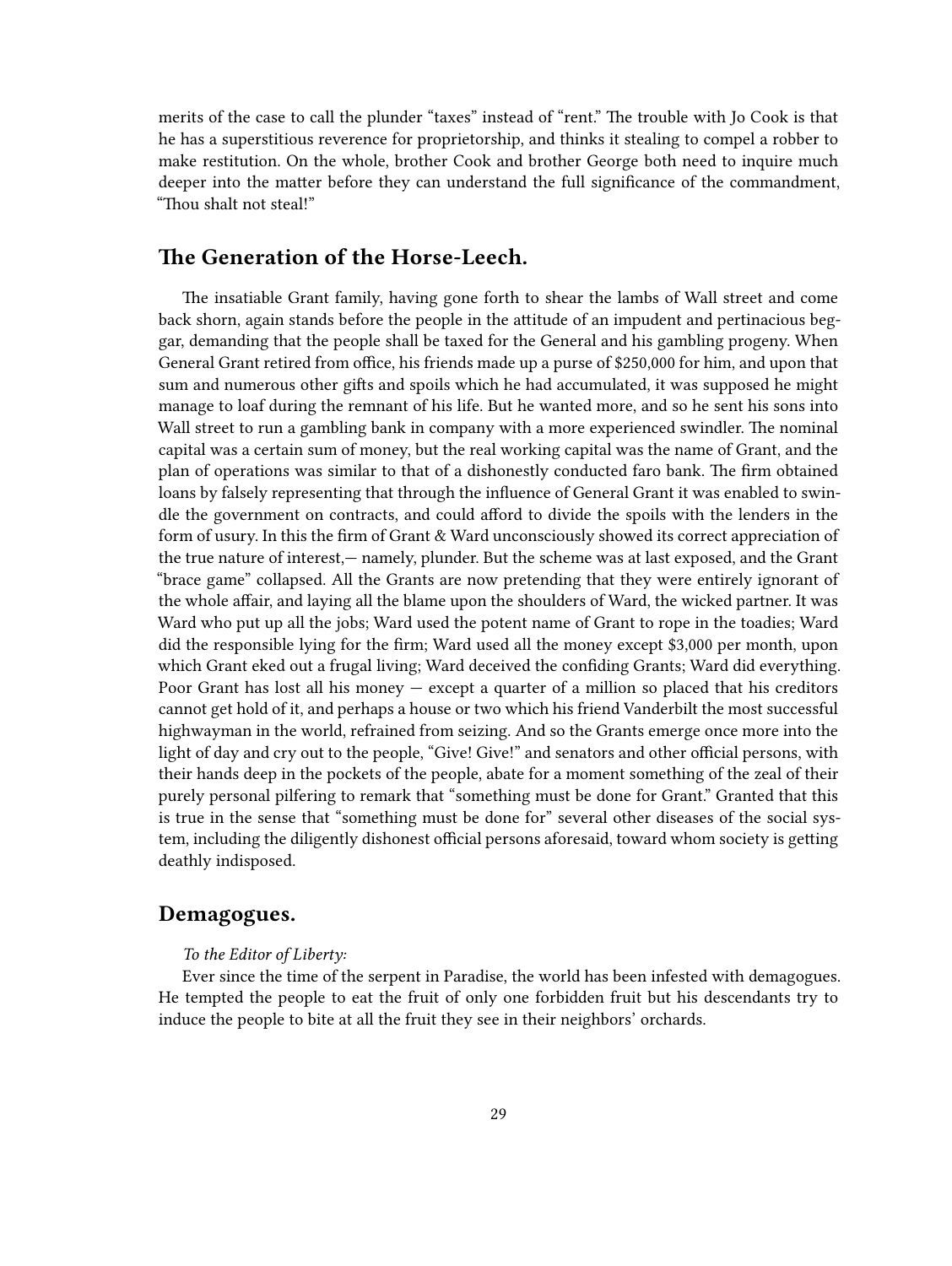You, Mr. Liberty, oppose governments, laws, armies, and police-forces. Now, all sensible persons know we *must* have these institutions, or all the carpenters would saw each other's heads off, and all mothers would make mince-pies of their unprotected babies.

Our legislators are wise men; they are experts in their various professions of law, moneydealing, and fighting. These are our most important industries, and, therefore, cannot be too fully represented. Perhaps the grave-digging interest is not quite sufficiently represented in our legislative assemblies, and I admit that it might lie well to have a few more sextons elected. Their profession would be greatly encouraged thereby, and they would work harmoniously with the lawyers financiers, and soldiers.

Agriculturists, artisans, miners, artists, engineers, architects, and all other persons who follow the more common employments, of course are of little use, politically speaking, except to supply a suitable revenue for the useful professions, and to form the crowds at political meetings, &c. (Of course they are useful as voters, but the superior classes could easily dispense with the votes by abolishing the franchise.)

You people speak offensively about hangmen. Now, I think the hangman should rank as high as a general; indeed, and on second thought, I would say that the duty and luxury of hanging citizens should-be performed and enjoyed only by our chief magistrate,— the president. (As for the demagogues, I don't care who hangs them, so that it is done swiftly and effectually.)

Down with all demagogues! The slaves did not bother their heads with thoughts about "Liberty" until the demagogues poisoned their minds with pestiferous notions. Birds that are born and educated in cages don't worry about "Liberty," but are content with the position in which God has placed them. Our free and enlightened citizens — and the women and others who are not citizens — are satisfied, serene, and happy, knowing that they are well governed, by the lawyers, bankers, soldiers, and other professional rulers. Yet *you*, forsooth, must imitate the old serpent, and persuade our citizens to eat of the forbidden fruit! — from the Tree of Knowledge. Out upon yon! Read the Bible. Read the Koran. Read Watts's hymns. Read the Boston "Journal." Read *something* venerable, respectable, and pious, and don't waste your time in thinking. In the year 1,001,884 our political and social systems may, perhaps, be slightly improved, but not until then, sir,— not until then.

I am, yours prophetically Wm. Harrison Riley.

## <span id="page-29-0"></span>**The Dreamer. [Boston Globe.]**

A *dreamer*, sneers the worker,

But the dreamer never sneers at him who works;

The dreamer thinks, that labor may be lighter,

That laws be juster and the world more free.

He stands upon the mountain top above the clouds.

And with the glass of reason sees afar and clearly;

While idly looking at the struggle of the world,

Within his mind the better world to come is being born.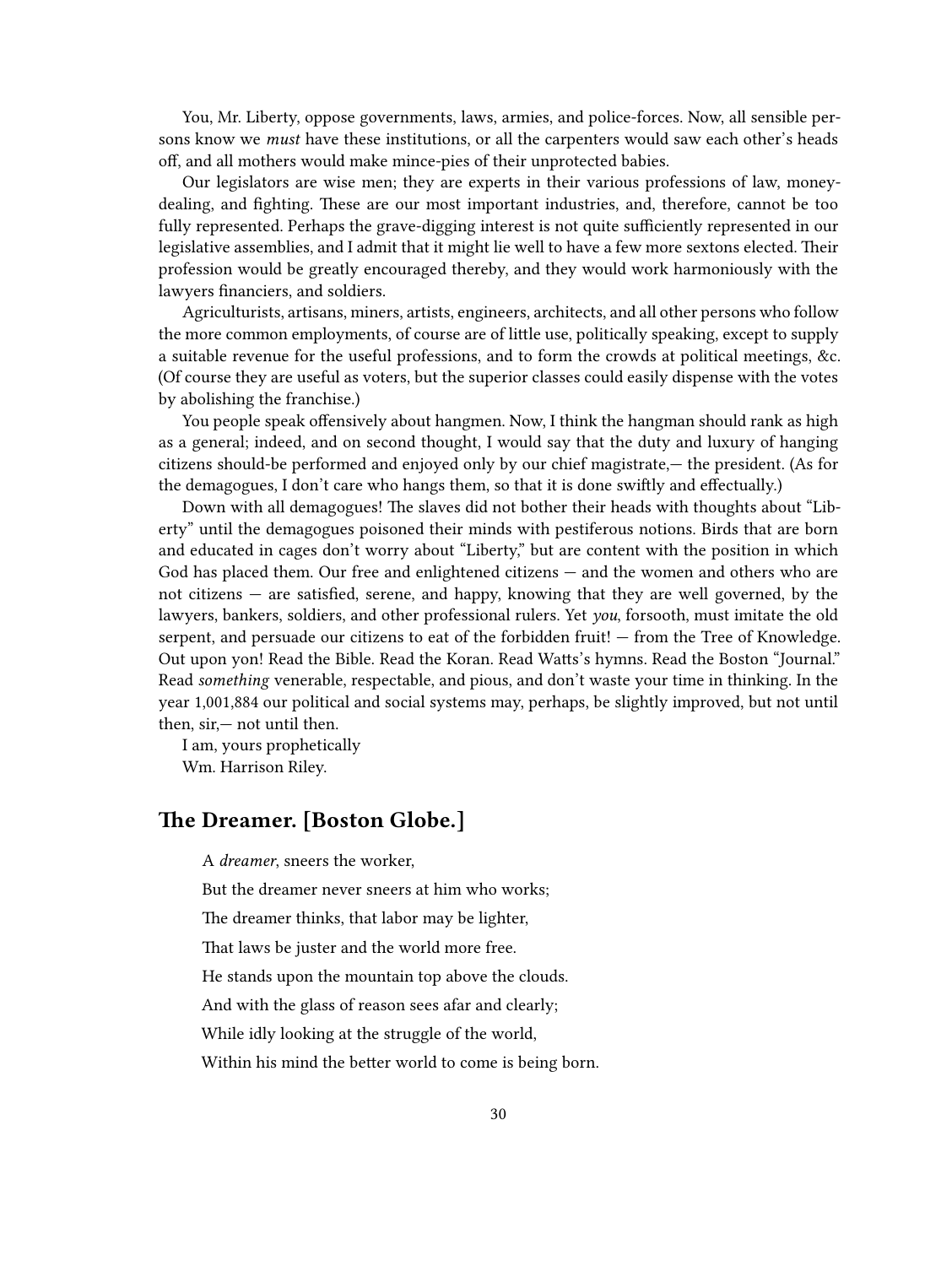The laborer gives us life by giving food, But 'tis the dreamer that makes life worth living. Today the people laugh his thought to scorn, Tomorrow, with bared head, they'll pause beside his grave.

*— C. M. Hammond*